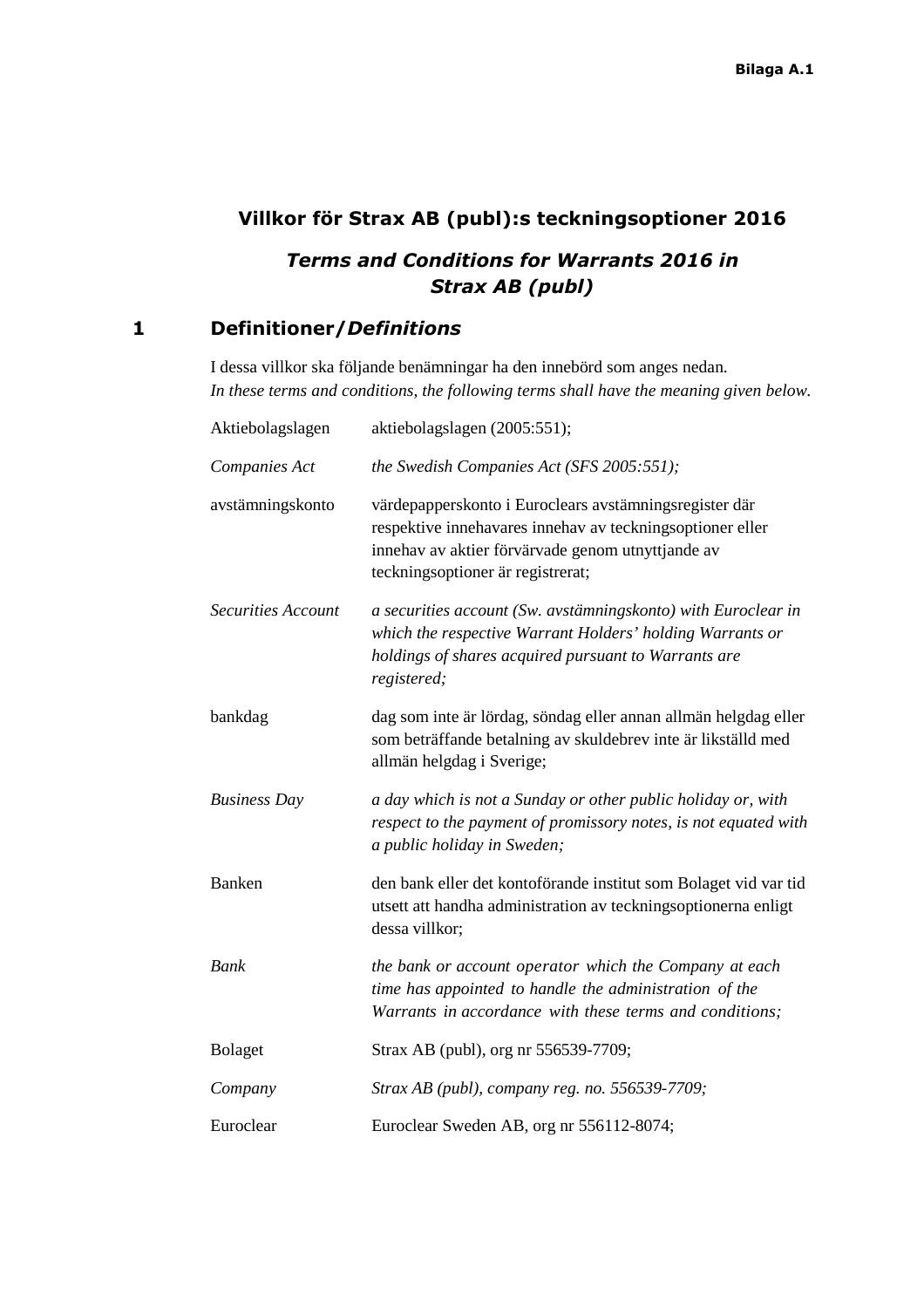| Euroclear             | Euroclear Sweden AB, (the Swedish Central Securities<br>Depository and Clearing Organisation), company reg no<br>556112-8074;                                                                                   |
|-----------------------|-----------------------------------------------------------------------------------------------------------------------------------------------------------------------------------------------------------------|
| marknadsnotering      | notering av aktie i Bolaget på börs, reglerad marknad,<br>handelsplattform (s.k. multilateral trading facility) inom<br>Europeiska Ekonomiska Samarbetsområdet ("EES") eller annan<br>motsvarande handelsplats; |
| Listing               | listing of shares in the Company on a stock exchange, regulated<br>market, multilateral trading facility within the EEA area or<br>other corresponding market place;                                            |
| optionsinnehavare     | den som är registrerad på avstämningskonto som innehavare av<br>teckningsoption;                                                                                                                                |
| Warrant Holder        | a person registered in a Securities Account as the holder of a<br>Warrant;                                                                                                                                      |
| teckning              | teckning av nya aktier i Bolaget med utnyttjande av<br>teckningsoption enligt 14 kap. aktiebolagslagen;                                                                                                         |
| Subscription          | subscription of shares in the Company on exercise of Warrants<br>in accordance with Chapter 14 of the Companies Act;                                                                                            |
| teckningskurs         | den kurs till vilken teckning av nya aktier med utnyttjande av<br>teckningsoption kan ske;                                                                                                                      |
| <b>Exercise Price</b> | the price at which Subscription for new shares may take place<br>on exercise of Warrants;                                                                                                                       |
| teckningsoption       | rätt att teckna en ny aktie i Bolaget mot betalning enligt dessa<br>villkor.                                                                                                                                    |
| Warrant               | the right to subscribe for one newly issued share in the<br>Company in exchange for payment in accordance with these<br>terms and conditions.                                                                   |

# **2 Teckningsoptioner och registrering/***Warrants and registration*

Antalet teckningsoptioner uppgår till upp till 4.095.000. Teckningsoptionerna ska registreras på avstämningskonto enligt 4 kap. lagen (1998:1479) om kontoföring av finansiella instrument.

*The total number of Warrants amounts to not more than 4,095,000. The Warrants shall*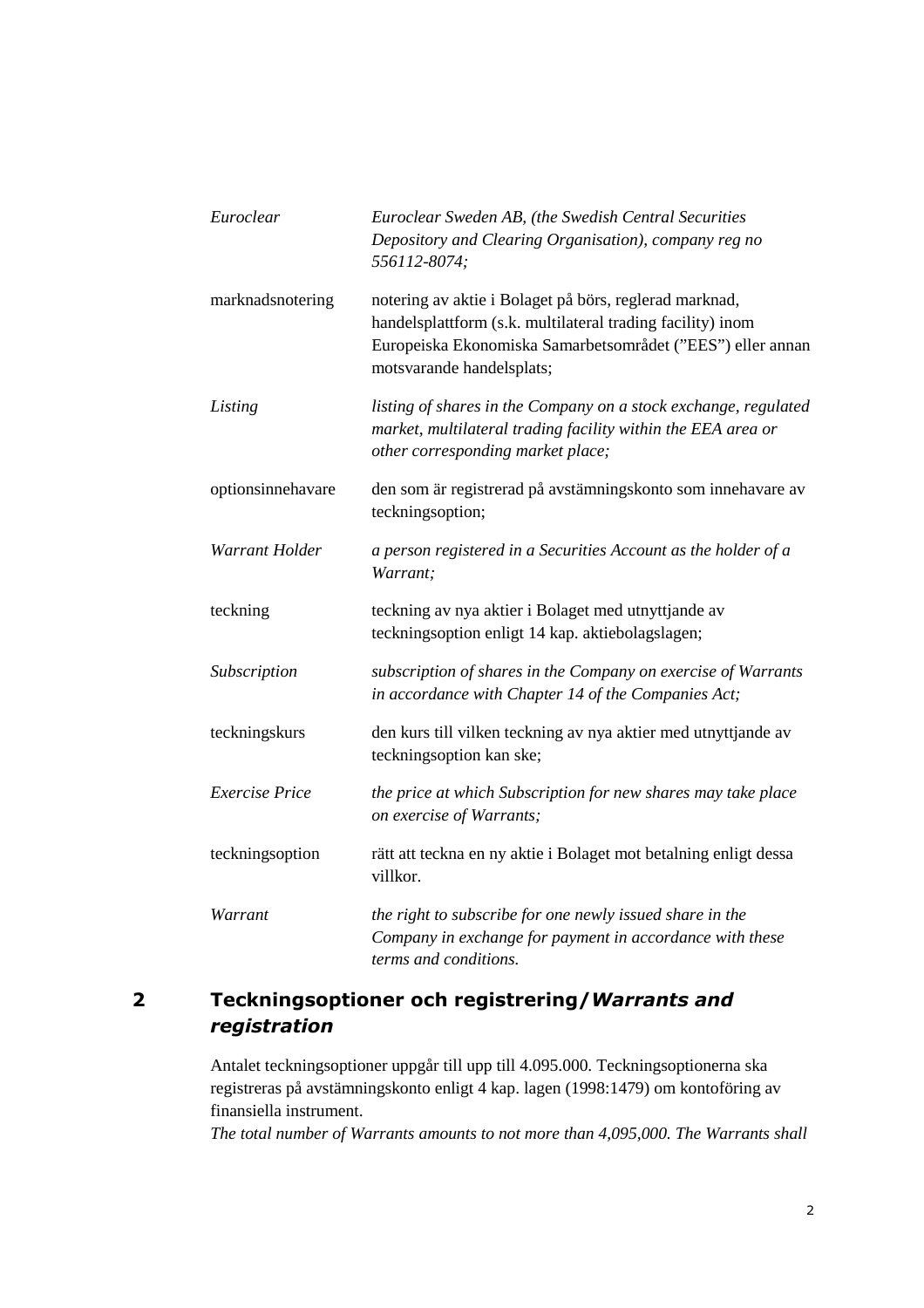*be registered in Securities Accounts in accordance with Chapter 4 of the Financial Instruments Accounts Act (1998:1479).*

#### **3 Rätt att teckna nya aktier/***Right to subscribe for new shares*

Varje teckningsoption berättigar optionsinnehavaren till teckning av en ny aktie i Bolaget till en teckningskurs motsvarande 130 procent av genomsnittet av den för varje handelsdag noterade volymviktade betalkursen enligt Nasdaq Stockholms officiella

kurslista för aktier i Bolaget under perioden 10 handelsdagar räknat från den 22 december 2016 och framåt.

*Each Warrant entitles the holder thereof to subscribe for one new share in the Company at an Exercise Price corresponding to130 per cent of the average volume weighted Company share price as quoted on Nasdaq Stockholm's official price list during the period 10 trading days calculated from 22 December 2016 and onwards.*

Den sålunda framräknade teckningskursen ska avrundas till närmaste helt tiotal öre, varvid fem öre ska avrundas uppåt. Teckningskursen kommer inte att understiga aktiens kvotvärde.

*The exercise price thus calculated shall be rounded off to the nearest whole SEK 0.10, whereupon SEK 0.05 shall be rounded up. The subscription price will not be less than the quota value of the share (Sw. kvotvärde).*

Teckningskursen, liksom antalet aktier som varje teckningsoption ger rätt att teckna, kan bli föremål för justering i de fall som anges i punkt 8 nedan.

*The Exercise Price and the number of shares for which each Warrant entitles the holder to subscribe may be recalculated in the circumstances set out in section 8 below.* 

Teckning kan endast ske av det hela antal aktier, vartill det sammanlagda antalet teckningsoptioner berättigar och som en och samma optionsinnehavare önskar utnyttja. Vid sådan teckning ska bortses från eventuell överskjutande del av teckningsoption, som inte kan utnyttjas.

*Subscription may only take place in respect of the entire number of shares for which the total number of Warrants entitles the Warrant Holder to subscribe and which a single Warrant Holder desires to exercise. On such Subscription, any excess fractions of Warrants which cannot be exercised shall be disregarded.*

## **4 Anmälan om teckning/***Application for Subscription*

Anmälan om teckning av aktier kan äga rum under perioden från och med 1 april 2020 till och med den 30 september 2020 eller det tidigare datum som kan följa enligt punkten 8 nedan. Inges inte anmälan om teckning inom ovan angiven tid upphör teckningsoptionen att gälla.

*Application for Subscription of shares may take place from 1 April 2020 up to and*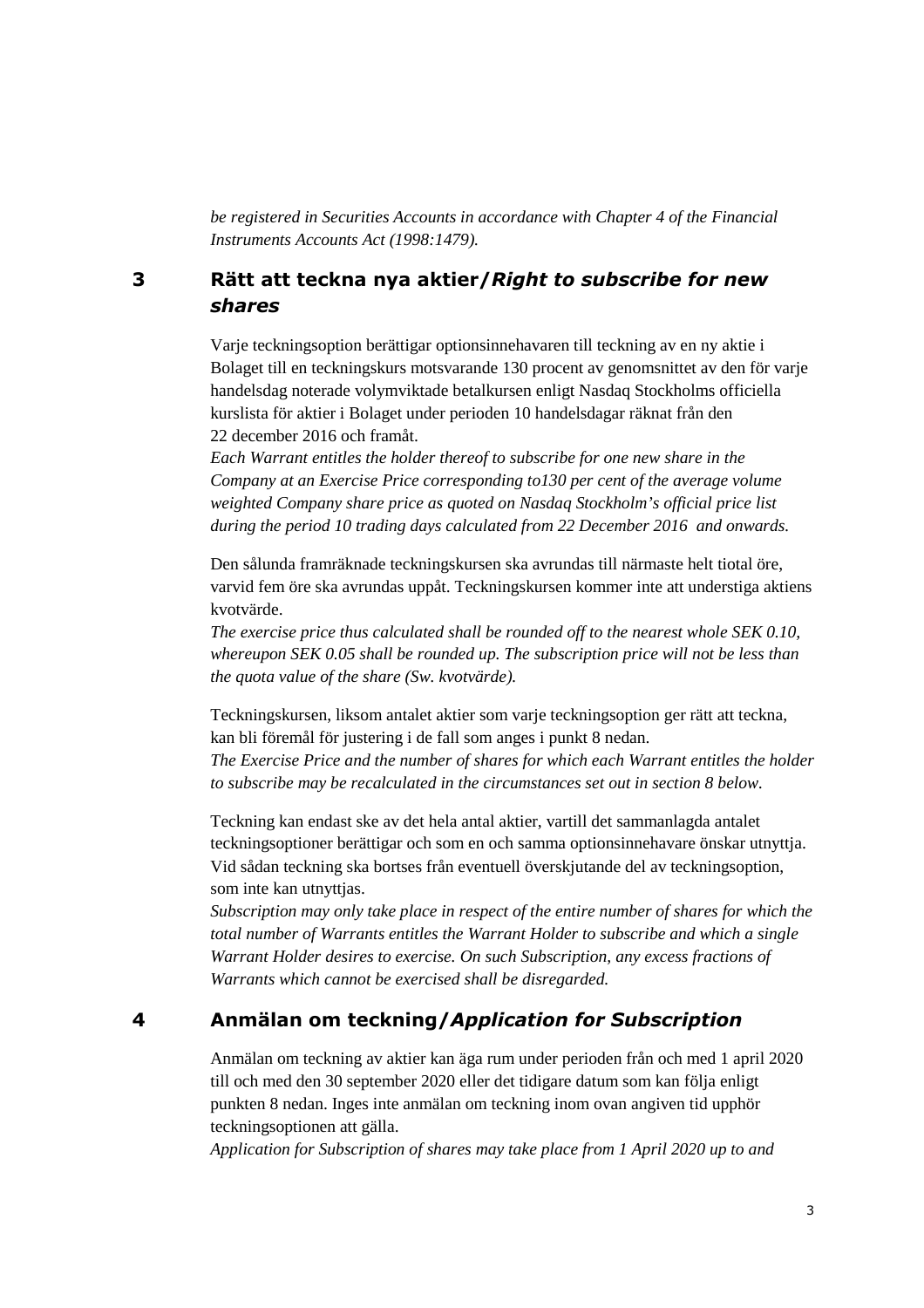*including 30 September 2020 or such earlier date as may be determined in accordance with section 8 below. If an application for Subscription is not submitted within the time stated above, the Warrant shall lapse.*

Vid anmälan om teckning ska ifylld anmälningssedel enligt fastställt formulär inges till Bolaget. Anmälan om teckning är bindande och kan inte återkallas. *On application for Subscription, a completed application form in the predetermined form shall be submitted to the Company. Applications for Subscription are binding and irrevocable.*

### **5 Betalning för ny aktie/***Payment for new shares*

Vid anmälan om teckning ska betalning samtidigt erläggas för det antal aktier som anmälan om teckning avser. Betalning ska ske kontant till ett av Bolaget anvisat bankkonto.

*On application for Subscription, payment for the number of shares which the application for Subscription covers shall be made simultaneously. Payment shall be made in cash to a bank account designated by the Company.*

## **6 Registrering på avstämningskonto och i aktieboken/***Registration in Securities Account and in the share register*

Sedan betalning för tecknade aktier har erlagts, verkställs teckning genom att de nya aktierna upptas i Bolagets aktiebok och på respektive optionsinnehavares avstämningskonto såsom interimsaktier. Sedan registrering har skett hos Bolagsverket blir registreringen av de nya aktierna i aktieboken och på avstämningskontot slutgiltig. Som framgår av punkten 8 nedan senareläggs i vissa fall tidpunkten för sådan registrering.

*Following payment for subscribed shares, Subscription shall be effected through the registration of the new shares as interim shares in the Company's share register and on the respective Warrant Holder's Securities Account. Following registration with the Swedish Companies Registration Office, the registration of the new shares in the share register and on Securities Accounts will become definitive. According to section 8 below such registration might in certain circumstances be postponed.*

## **7 Utdelning på ny aktie/***Dividends on new shares*

Aktie som utgivits efter teckning medför rätt till vinstutdelning första gången på den avstämningsdag för utdelning som infaller närmast efter det att teckning verkställts. *Shares issued following Subscription shall entitle the holders thereof to participate in the distribution of dividends for the first time on the record date that occurs immediately following the Subscription.*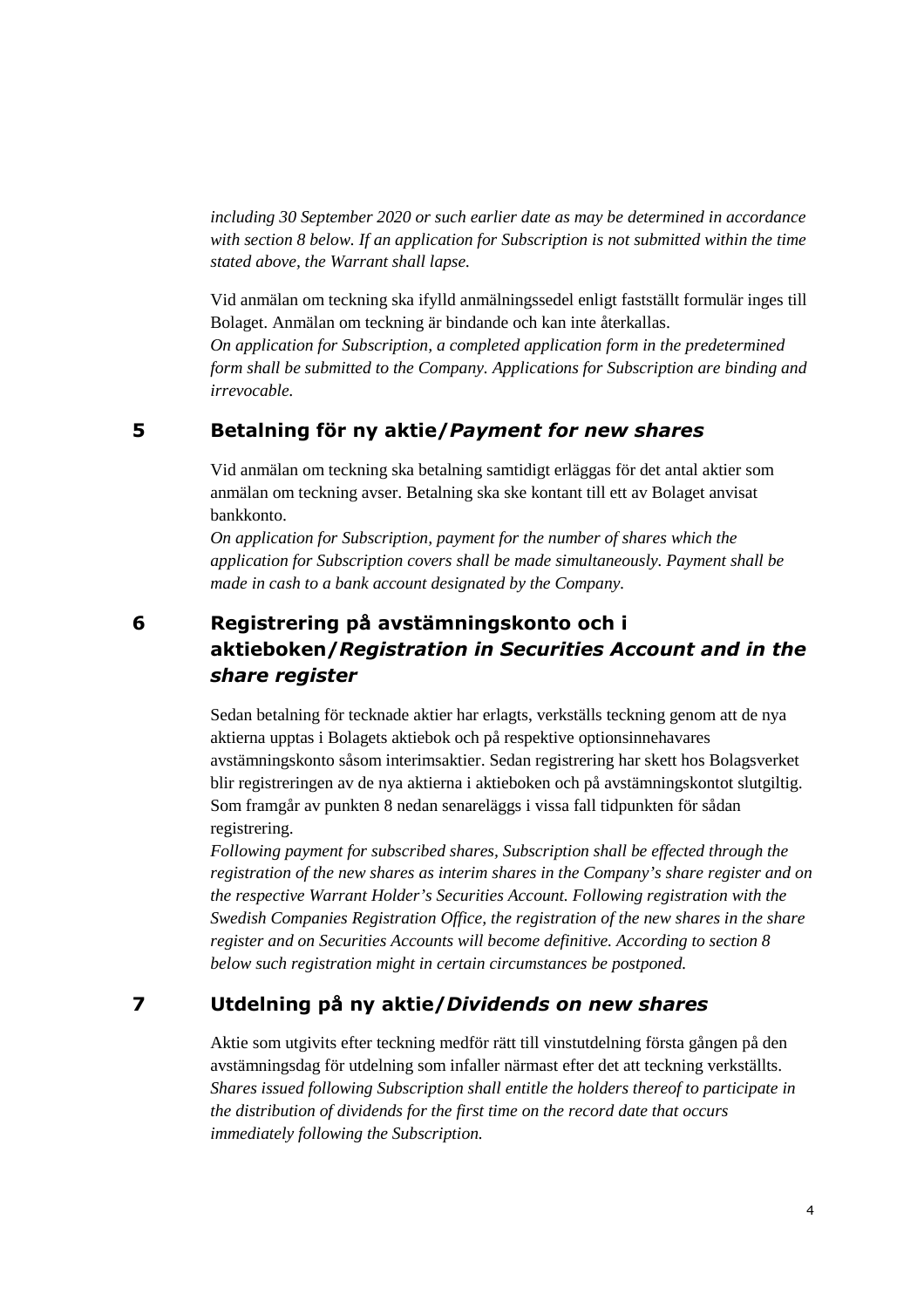## **8 Omräkning av teckningskurs och antal aktier/***Recalculation of Exercise Price and the number of shares*

Beträffande den rätt som ska tillkomma optionsinnehavare i de situationer som anges nedan ska följande gälla:

*The following provisions shall govern the rights that vests in Warrant Holder in the events described below:*

#### **A Fondemission/***Bonus issue*

Vid fondemission ska teckning - där anmälan om teckning görs på sådan tid att tilldelning av aktier inte kan verkställas senast på femte vardagen före den bolagsstämma som ska pröva frågan om fondemission - verkställas först sedan stämman beslutat om fondemissionen. Aktier som tillkommer på grund av teckning som verkställs efter beslutet om fondemission upptas på optionsinnehavares avstämningskonto såsom interimsaktier, vilket innebär att sådana aktier inte omfattas av beslut om fondemission. Slutlig registrering på avstämningskonto sker först efter avstämningsdagen för fondemissionen.

*In the event of a bonus issue, where an application for Subscription is submitted at such time that the allotment of shares cannot be made on or before the fifth weekday prior to the general meeting which resolves to make the bonus issue, Subscription shall be effected only after the general meeting has adopted a resolution approving the bonus issue. Shares which vest pursuant to Subscription effected after the adoption of a resolution approving the bonus issue shall be registered in the Warrant Holder's Securities Account as interim shares, and accordingly such shares shall not entitle the holder thereof to participate in the bonus issue. Definitive registration in Securities Accounts shall only take place after the record date for the bonus issue.*

Vid teckning som verkställs efter beslut om fondemission tillämpas en omräknad teckningskurs liksom ett omräknat antal aktier som varje teckningsoption ger rätt att teckna. Omräkningarna utförs av Bolaget enligt följande:

*In conjunction with Subscription which is effected after the adoption of a resolution to make a bonus issue, a recalculated Exercise Price as well as a recalculated number of shares for which each Warrant entitles the Warrant Holder to subscribe shall be applied. The recalculation shall be carried out by the Company in accordance with the following formula:*

Omräknad teckningskurs = (föregående teckningskurs) x (antalet aktier i Bolaget före fondemissionen) / (antalet aktier i Bolaget efter fondemissionen) *Recalculated Exercise Price = (previous Exercise Price) x (the number of shares in the Company prior to the bonus issue) / (the number of shares in the Company after the bonus issue).*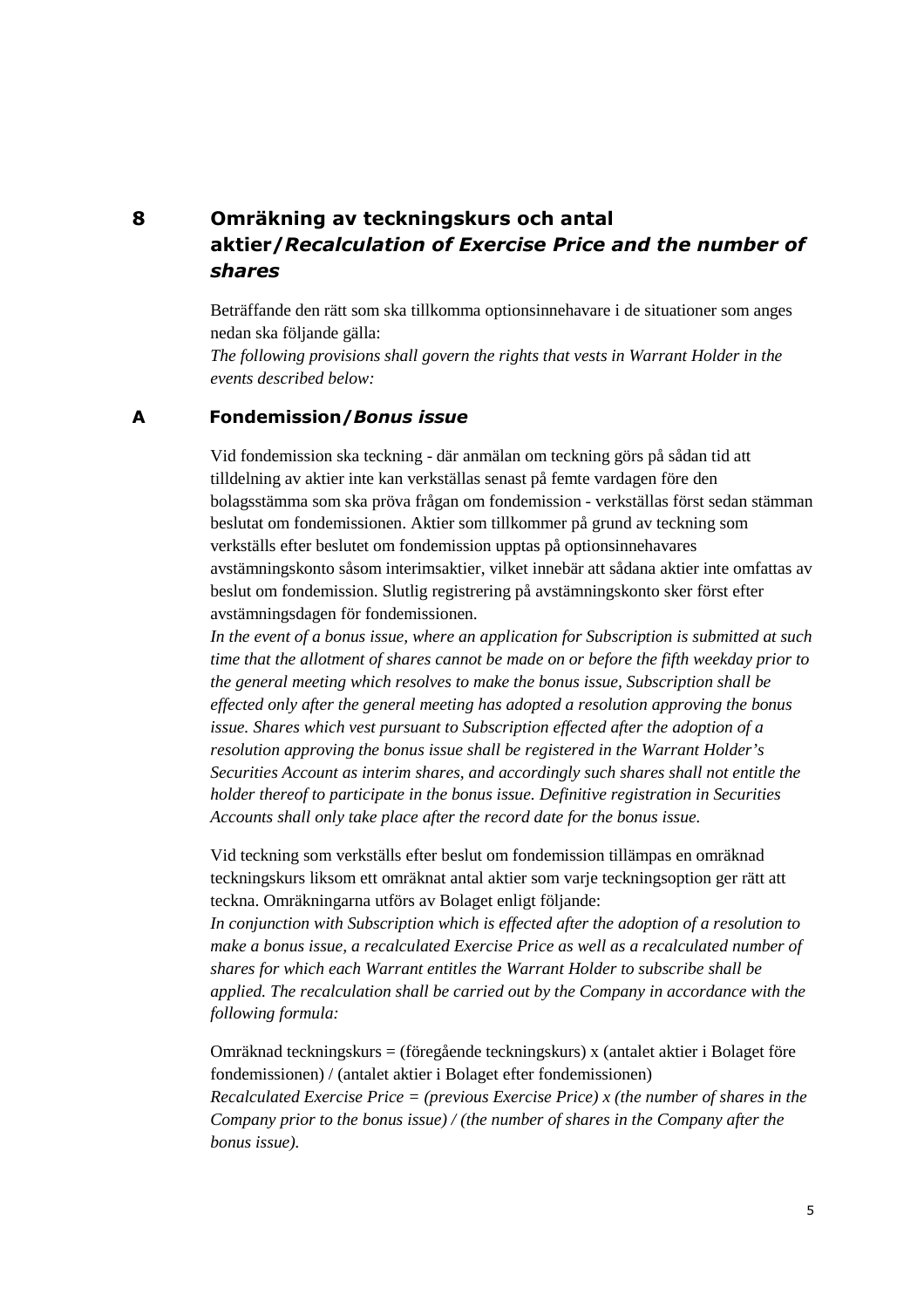Omräknat antal aktier som varje teckningsoption ger rätt att teckna = (föregående antal aktier som varje teckningsoption berättigar till teckning av) x (antalet aktier i Bolaget efter fondemissionen) / (antalet aktier i Bolaget före fondemissionen)

*Recalculated number of shares for which each Warrant entitles the Warrant Holder to subscribe = (previous number of shares for which each Warrant entitled the holder to subscribe) x (the number of shares in the Company after the bonus issue) / (the number of shares in the Company prior to the bonus issue).*

Den enligt ovan omräknade teckningskursen och det omräknade antalet aktier som varje teckningsoption ger rätt att teckna ska fastställas av Bolaget snarast efter bolagsstämmans beslut om fondemissionen.

*The Exercise Price and the number of shares which each Warrant entitles the holder to subscribe for, recalculated as set out above, shall be determined by the Company as soon as possible after the general meeting has adopted a resolution approving the bonus issue.*

### **B Sammanläggning eller uppdelning av aktien i Bolaget/***Reverse share split/share split*

Genomför Bolaget en sammanläggning eller uppdelning (split) av aktierna, ska bestämmelserna i moment A ovan äga motsvarade tillämpning. Såsom avstämningsdag ska anses den dag då sammanläggningen eller uppdelningen verkställs av Euroclear på begäran av Bolaget.

*In the event the Company effects a reverse share split or share split, the provisions of sub- section A above shall apply mutatis mutandis. The record date shall be deemed to be the date on which the reverse share split or share split is carried out by Euroclear at the request of the Company.*

#### **C Nyemission/***New issue*

Genomför Bolaget en nyemission av aktier mot kontant betalning eller kvittning med företrädesrätt för aktieägarna, ska följande gälla beträffande rätten till att delta i nyemissionen för aktie som tillkommit på grund av teckning med utnyttjande av teckningsoption.

*If the Company issues new shares subject to pre-emption rights for shareholders to subscribe for new shares in exchange for cash payment or by set off, the following shall apply with respect to the right to participate in the new issue for shareholders whose shares vest as a consequence of Subscription on exercise of the Warrant:*

1. Beslutas nyemissionen av styrelsen under förutsättning av bolagsstämmans godkännande eller med stöd av bolagsstämmans bemyndigande, ska i beslutet om nyemissionen anges den senaste dag då teckning ska vara verkställd för att aktie, som tillkommit genom teckning enligt dessa villkor, ska medföra rätt att delta i nyemissionen.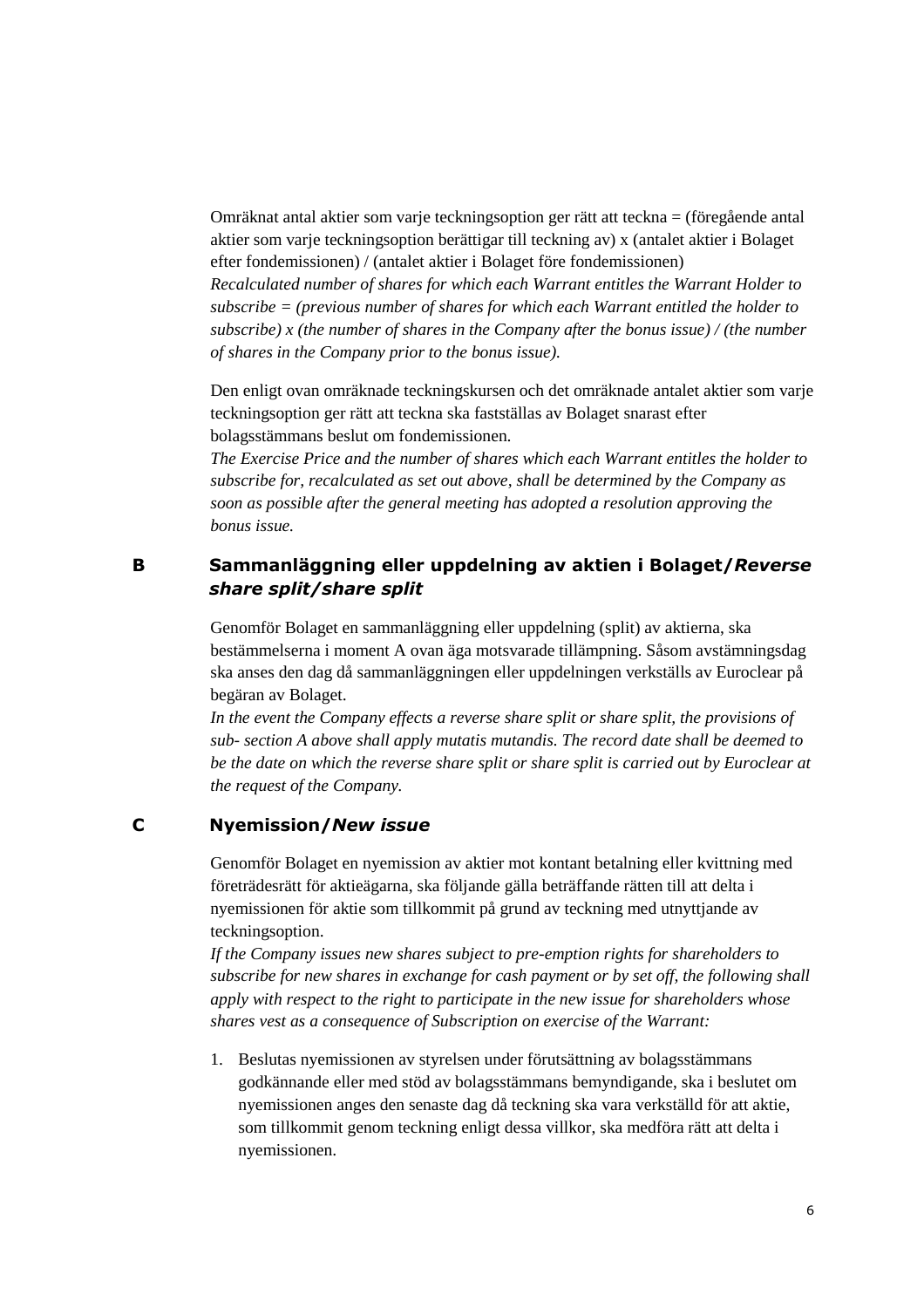*If the board of directors of the Company has resolved to carry out a new issue conditional upon the approval of the general meeting of the shareholders or pursuant to authorisation granted by the general meeting of the shareholders, the resolution of the new issue shall state the last day on which Subscription must be effected in order to entitle the holders of the shares held pursuant to Subscription according to these terms and conditions to participate in the new issue.*

2. Beslutas nyemissionen av bolagsstämman, ska teckning där anmälan om teckning görs på sådan tid, att teckningen inte kan verkställas senast på femte vardagen före den bolagsstämma som ska pröva frågan om nyemission verkställas först sedan stämman beslutat om denna. Aktier som tillkommer på grund av teckning som verkställs efter emissionsbeslutet upptas interimistiskt på avstämningskonto, vilket innebär att de inte ger rätt att delta i nyemissionen. Slutlig registrering på avstämningskonto sker först efter avstämningsdagen för nyemissionen. *If the general meeting adopts a resolution to issue new shares, where an application for Subscription is submitted at such time that it cannot be effected on or before the fifth weekday prior to the general meeting which shall resolve on the new issue, Subscription shall only be effected following the adoption of a resolution with respect thereto by the general meeting. Shares which vest as a consequence of such Subscription shall be registered in the Securities Account as interim shares, and accordingly shall not entitle the holders to participate in the new issue. Definitive registration in Securities Accounts shall only take place after the record date for the new issue.*

Vid teckning som verkställs på sådan tid att rätt till att delta i nyemissionen inte föreligger tillämpas en omräknad teckningskurs och ett omräknat antal aktier som varje teckningsoption ger rätt att teckna. Omräkningarna ska utföras av Bolaget enligt följande:

*Where Subscription is effected at such time that no right to participate in the new issue arises, a recalculated Exercise Price as well as a recalculated number of shares for which each Warrant entitles the holder to subscribe shall apply. Recalculations shall be made by the Company in accordance with the following formulae:*

Omräknad teckningskurs = (föregående teckningskurs) x (aktiens genomsnittliga marknadskurs under den i emissionsbeslutet fastställda teckningstiden ("aktiens genomsnittskurs")) / (aktiens genomsnittskurs ökad med det på grundval därav framräknade teoretiska värdet på teckningsrätten)

*Recalculated Exercise Price = (previous Exercise Price) x (the average quoted price of the share during the subscription period stated in the resolution approving the issue ("average price of the share")) / (the average price of the share increased by the theoretical value of the subscription right calculated on the basis thereof).*

Omräknat antal aktier = (föregående antal aktier, som varje teckningsoption ger rätt att teckna) x (aktiens genomsnittskurs ökad med det på grundval därav framräknade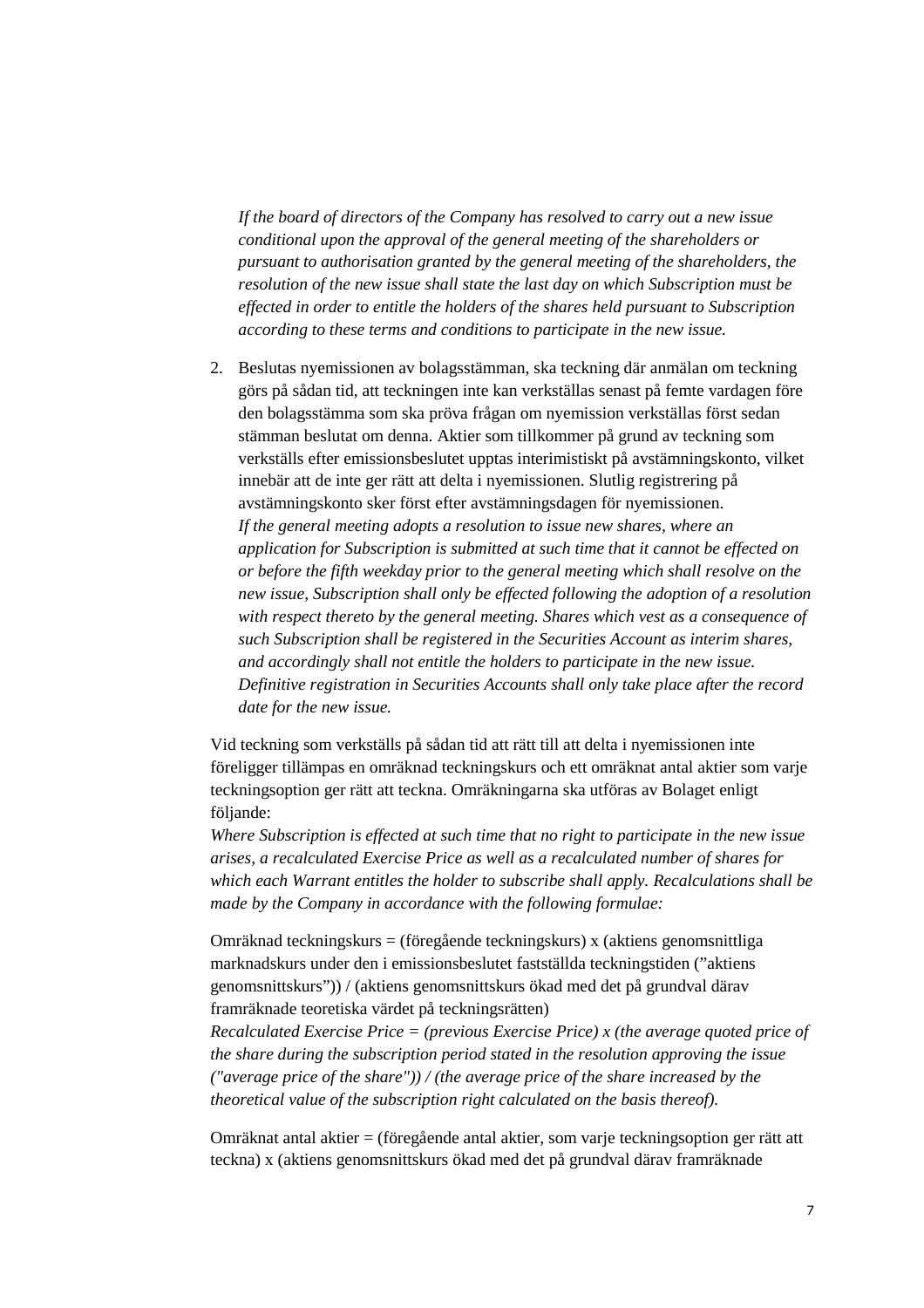teoretiska värdet på teckningsrätten) / (aktiens genomsnittskurs)

*Recalculated number of shares for which each Warrant entitles the holder to subscribe = (previous number of shares for which each Warrant entitled the holder to subscribe) x (the average price of the share increased by the theoretical value of the subscription right calculated on the basis thereof) / (the average price of the share).*

Aktiens genomsnittskurs ska anses motsvara genomsnittet av det för varje handelsdag under teckningstiden framräknade medeltalet av den under dagen noterade högsta och lägsta betalkursen enligt den kurslista på vilken aktien är noterad. I avsaknad av notering av betalkurs ska i stället den senaste noterade köpkursen ingå i beräkningen. Noteras varken betalkurs eller köpkurs under viss dag, ska vid beräkningen av aktiens genomsnittskurs bortses från sådan dag.

*The average price of the share shall be deemed to be the equivalent of the average calculated mean value, for each trading day during the subscription period, of the highest and lowest quoted paid price on that day according to the list on which the shares are quoted. In the absence of a quoted paid price, the bid price shall form the basis for the calculation. Days on which neither a paid price nor a bid price is quoted shall be excluded from the calculation.*

Det teoretiska värdet på teckningsrätten ska beräknas enligt följande: *The theoretical value of the subscription right is calculated in accordance with the following formulae:*

Teoretiskt värde på teckningsrätten = (det nya antal aktier som högst kan kommat att utges enligt emissionsbeslutet) x ((aktiens genomsnittskurs) - (emissionskursen för den nya aktien)) / (antalet aktier före emissionsbeslutet)

*Theoretical value of subscription right = (the maximum number of new shares which may be issued pursuant to the resolution approving the issue) x ((the average price of the share) (the issue price of the new share)) / (the number of shares prior to the adoption of the resolution approving the issue).*

Uppstår härvid ett negativt värde, ska det teoretiska värdet på teckningsrätten bestämmas till noll.

*If this results in a negative value, the theoretical value of the subscription right shall be deemed to be zero.*

Den enligt ovan omräknade teckningskursen och det omräknade antalet aktier som varje teckningsoption ger rätt att teckna ska fastställas av Bolaget två bankdagar efter utgången av teckningstiden och tillämpas vid varje nyteckning som verkställs därefter. *The Exercise Price and the number of shares for which each Warrant entitles the holder to subscribe, recalculated as set out above, shall be determined by the Company two Business Days after the expiry of the subscription period and shall apply to each Subscription effected thereafter.*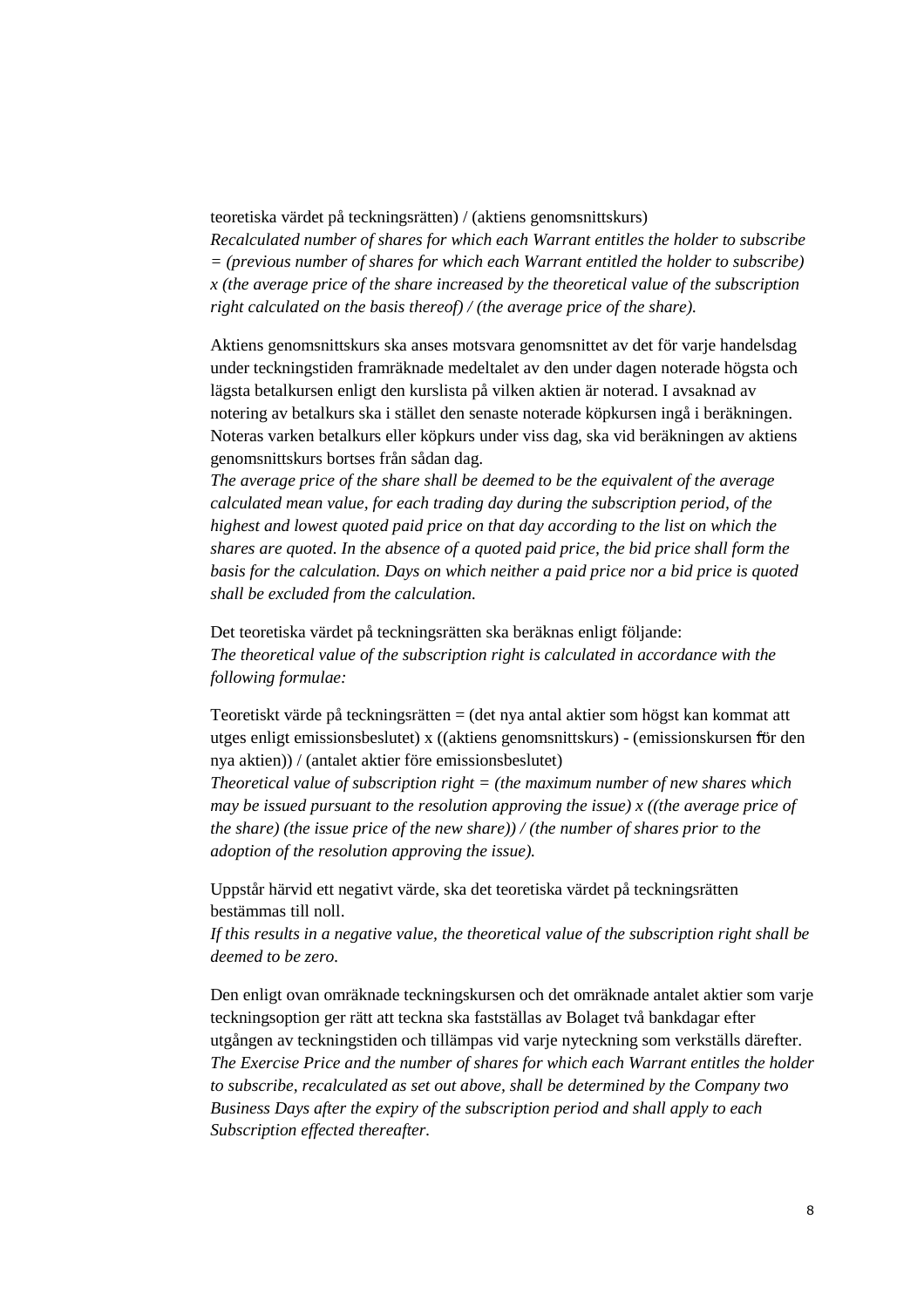Om Bolagets aktier vid tidpunkten för emissionsbeslutet inte är föremål för marknadsnotering, ska en häremot svarande omräkning ske, dels av teckningskursen, dels av det antal aktier som varje teckningsoption ger rätt att teckna. Omräkningen, som ska utföras av Bolaget, ska ha som utgångspunkt att värdet på teckningsoptionerna ska lämnas oförändrat.

*If the Company's shares at the time of the resolution to issue the new share, are not subject to a Listing, a corresponding recalculation of the Exercise Price and the number of shares for which each Warrant entitles the holder to subscribe shall take place. The recalculation, which shall be made by the Company, shall be based on the assumption that the value of the Warrants shall remain unchanged.*

Under tiden innan den omräknade teckningskursen och det omräknade antalet aktier som varje teckningsoption ger rätt att teckna har fastställts, verkställs aktieteckning endast preliminärt, varvid det antal aktier som varje teckningsoption före omräkning berättigar till teckning upptas intermistiskt på avstämningskonto. Slutlig registrering på avstämningskonto sker först sedan den omräknade teckningskursen och det omräknade antalet aktier som varje teckningsoption ger rätt att teckna har fastställts. *During the period prior to the determination of the recalculated Exercise Price and the recalculated number of shares for which each Warrant entitles the holder to subscribe, Subscription shall only be effected on a preliminary basis, whereby the number of shares each Warrant entitles the holder to subscribe for prior to recalculation shall be registered in the Securities Account on an interim basis. Definitive registration in Securities Accounts shall be made following determination of the recalculated Exercise Price and the recalculated number of shares for which each Warrant entitles the holder to subscribe.*

### **D Emission av teckningsoptioner eller konvertibler enligt 14 respektive 15 kap. aktiebolagslagen/***Issue of convertible bonds or warrants in accordance with Chapter 14 and 15 of the Companies Act*

Genomför Bolaget en emission av teckningsoptioner eller konvertibler, i båda fallen med företrädesrätt för aktieägarna att teckna sådana aktierelaterade instrument mot kontant betalning eller kvittning, ska beträffande rätten till delta i emissionen för aktie som utgivits vid teckning bestämmelserna i moment C, första stycket punkterna 1 och 2 äga motsvarande tillämpning.

*In the event the Company issues convertible bonds or warrants, in both cases subject to pre-emption rights for the shareholders to subscribe for such equity related instrument in exchange for cash payment or by set off, the provisions of sub-section C, first paragraph, sub-paragraphs 1 and 2 shall apply mutatis mutandis in respect of the right to participate in the issue for any share which has been issued through Subscription.*

Vid teckning som verkställs på sådan tid att rätt till att delta i emissionen inte föreligger, tillämpas en omräknad teckningskurs och ett omräknat antal aktier som varje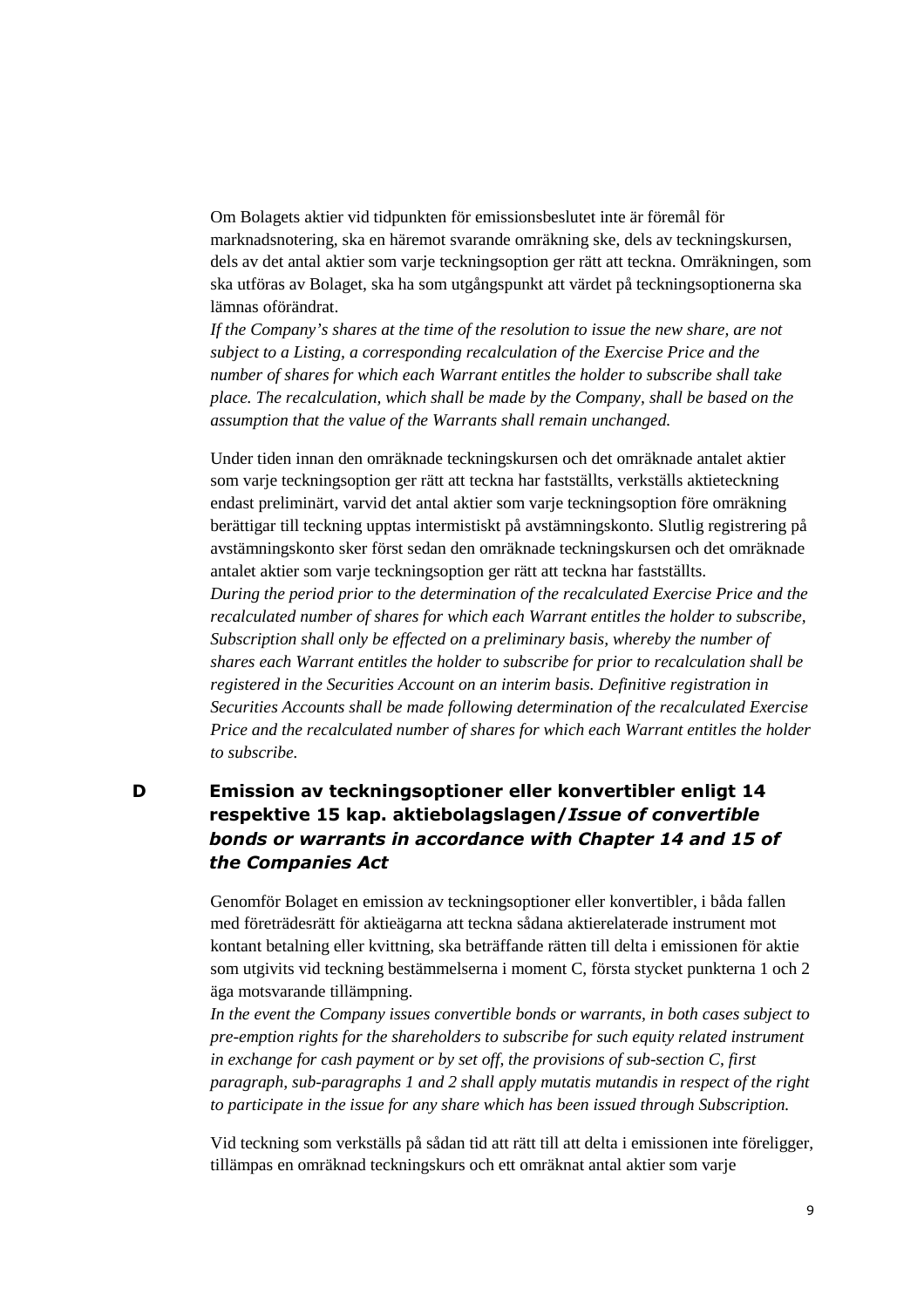teckningsoption ger rätt att teckna. Omräkningarna ska utföras av Bolaget enligt följande:

*Where Subscription is effected at such time that no right to participate in the new issue arises, a recalculated Exercise Price as well as a recalculated number of shares for which each Warrant entitles the holder to subscribe shall apply. Recalculations shall be made by the Company in accordance with the following formulae:*

Omräknad teckningskurs = (föregående teckningskurs) x (aktiens genomsnittliga marknadskurs under den i emissionsbeslutet fastställda teckningstiden ("aktiens genomsnittskurs) / (aktiens genomsnittskurs ökad med teckningsrättens värde) *Recalculated Exercise Price = (previous Exercise Price) x (the average quoted price of the share during the relevant period stated in the resolution approving the issue ("average price of the share")) / (the average price of the share increased by the value of the subscription right).*

Omräknat antal aktier = (föregående antal aktier som varje teckningsoption berättigar till teckning av) x (aktiens genomsnittskurs ökad med teckningsrättens värde) / (aktiens genomsnittskurs).

*Recalculated number of shares for which each Warrant entitles the holder to subscribe = (previous number of shares for which each Warrant entitled the holder to subscribe) x (the average price of the share increased by the value of the subscription right) / (the average price of the share).*

Aktiens genomsnittskurs beräknas i enlighet med vad som angivits i moment C ovan. *The average price of the share shall be calculated in accordance with the provisions of sub-section C above.*

Teckningsrättens värde ska anses motsvara genomsnittet av det för varje handelsdag under teckningstiden framräknade medeltalet av den under dagen noterade högsta och lägsta betalkursen enligt den kurslista på vilken teckningsrätten är noterad. I avsaknad av notering av betalkurs ska i stället den senaste noterade köpkursen ingå i beräkningen. Noteras varken betalkurs eller köpkurs under viss dag, ska vid beräkningen av teckningsrättens värde bortses från sådan dag.

*The value of the subscription right shall be deemed to be the equivalent of the average calculated mean value, for each trading day during the subscription period, of the highest and lowest quoted paid price on that day according to list on which the subscription rights are quoted. In the absence of a quoted paid price, the quoted bid price shall form the basis for the calculation. Days on which neither a paid price nor a bid price is quoted shall be excluded from the calculation.*

Om teckningsrätten inte är föremål för notering, ska teckningsrättens värde så långt möjligt fastställas med ledning av den förändring i marknadsvärde avseende Bolagets aktier som kan bedömas ha uppkommit till följd av emissionen av teckningsoptionerna eller konvertiblerna.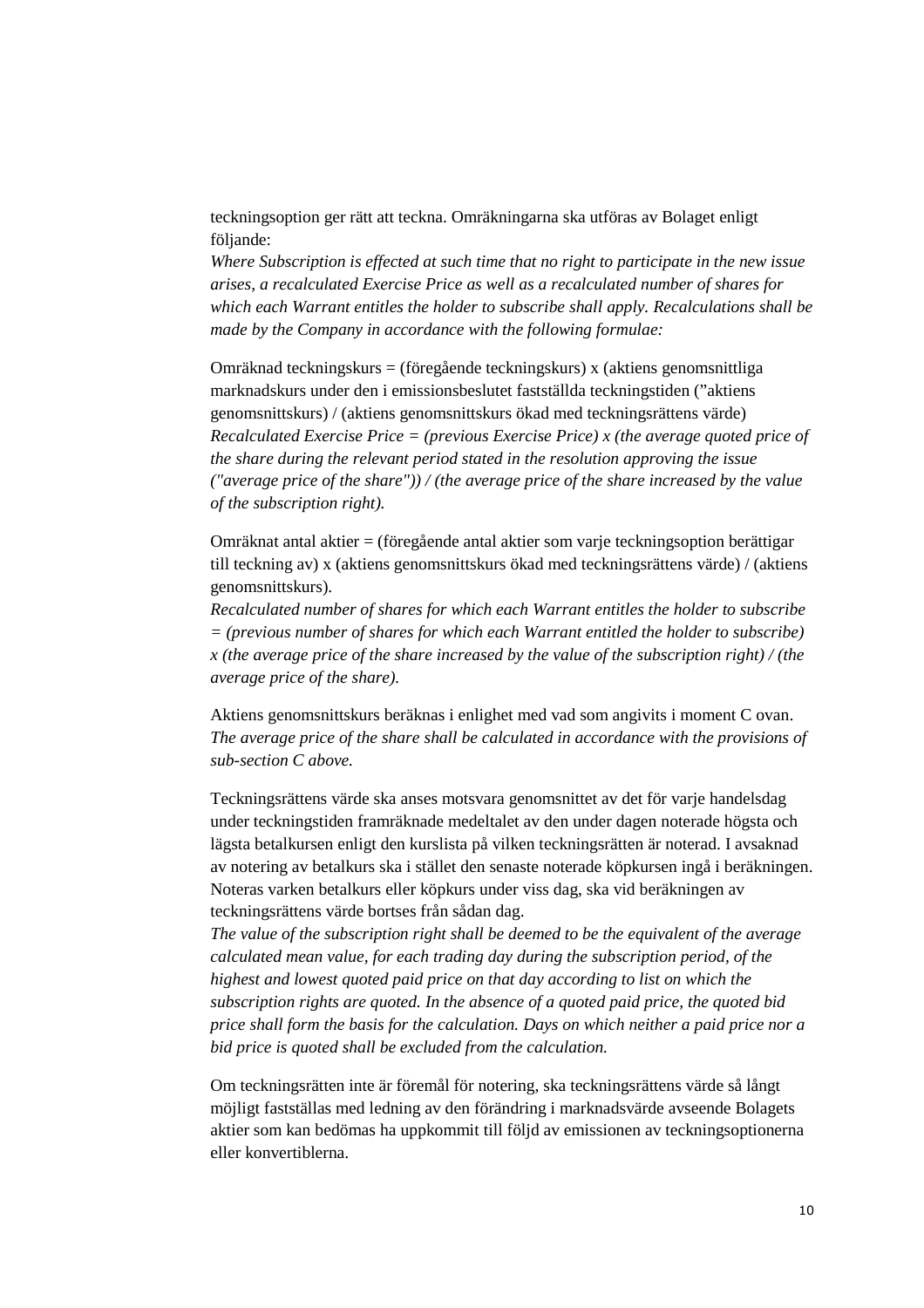*If the subscription rights are not subject to a Listing, the value of the subscription right shall, to the greatest extent possible, be determined based upon the change in the market value of the Company's shares which may be deemed to have occurred as a consequence of the issue of the convertible bonds or warrants.*

Den enligt ovan omräknade teckningskursen och det omräknade antalet aktier som varje teckningsoption ger rätt att teckna ska fastställas av Bolaget två bankdagar efter utgången av teckningstiden för emissionen och tillämpas vid varje teckning som verkställs därefter.

*The Exercise Price and the number of shares for which each Warrant entitles the holder to subscribe, recalculated as set out above, shall be determined by the Company two Business Days after the expiry of the subscription period and shall apply to each Subscription effected thereafter.*

Om Bolagets aktier vid tidpunkten för emissionsbeslutet inte är föremål för marknadsnotering, ska en häremot svarande omräkning ske, dels av teckningskursen, dels av det antal aktier som varje teckningsoption ger rätt att teckna. Omräkningen, som ska utföras av Bolaget, ska ha som utgångspunkt att värdet på teckningsoptionerna ska lämnas oförändrat.

*If the Company's shares, at the time of the resolution to issue the notes, are not subject to a Listing, a corresponding recalculation of the Exercise Price and the number of shares for which each Warrant entitles the holder to subscribe shall take place. The recalculation, which shall be made by the Company, shall be based on the assumption that the value of the Warrants shall remain unchanged.*

Vid teckning som verkställs under tiden innan den omräknade teckningskursen och det omräknade antalet aktier som varje teckningsoption ger rätt att teckna har fastställts, ska bestämmelserna i moment C stycket 10 ovan äga motsvarande tillämpning *Upon Subscription effected during the period prior to the determination of the recalculated Exercise Price and the recalculated number of shares for which each Warrant entitles the holder to subscribe, the terms and conditions in sub-section C paragraph 10 shall apply.*

### **E Vissa andra fall av erbjudanden till aktieägarna/***Other offers to shareholders*

Skulle Bolaget i andra fall än som avses i moment A-D ovan lämna erbjudande till aktieägarna att, med företrädesrätt till aktieägarna enligt principerna i 13 kap 1 § aktiebolagslagen, av Bolaget förvärva värdepapper eller rättighet av något slag eller besluta att, enligt ovan nämnda principer, till aktieägarna utdela sådana värdepapper eller rättigheter utan vederlag, ska vid teckning som påkallas på sådan tid, att därigenom erhållen aktie inte medför rätt att delta i erbjudandet, tillämpas en omräknad teckningskurs och ett omräknat antal aktier som varje teckningsoption ger rätt att teckna. Omräkningen ska utföras av Bolaget enligt följande: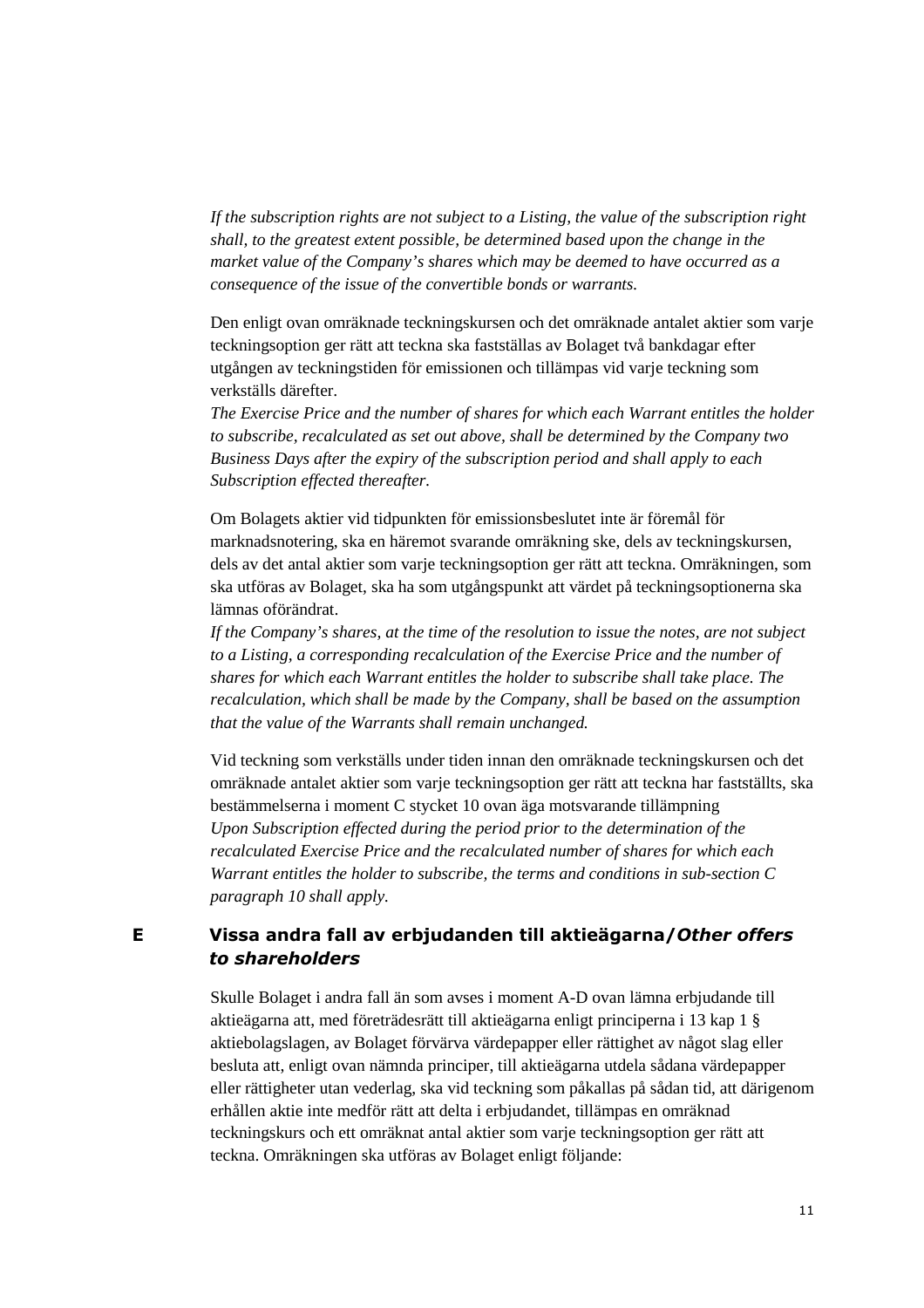*Where the Company, in circumstances other than those referred to in sub-sections A-D above, makes offers to the shareholders, subject to pre-emption rights for the shareholders in accordance with the principles set out in Chapter 13, section 1 of the Companies Act, to acquire securities or rights of any type from the Company or resolves, in accordance with the principles mentioned above, to distribute such securities or rights to the shareholders without consideration, in conjunction with Subscription which is effected at such time that the shares thereby received do not entitle the holder to participate in the offer, a recalculated Exercise Price as well as a recalculated number of shares for which each Warrant entitles the holder to subscribe shall apply. Recalculations shall be made by the Company in accordance with the following formulae:*

Omräknad teckningskurs = (föregående teckningskurs) x (aktiens genomsnittliga marknadskurs under den i erbjudandet fastställda anmälningstiden ("aktiens genomsnittskurs") / (aktiens genomsnittskurs ökad med värdet av rätten till att delta i erbjudandet ("inköpsrättens värde")

*Recalculated Exercise Price = (previous Exercise Price) x (the average quoted price of the share during the application period for the offer ("average price of the share")) / (the average price of the share increased by the value of the right to participate in the offer ("value of the purchase right").*

Omräknat antal aktier = (föregående antal aktier som varje teckningsoption ger rätt att teckna) x (aktiens genomsnittskurs ökad med inköpsrättens värde) / (aktiens genomsnittskurs)

*Recalculated number of shares for which each Warrant entitles the holder to subscribe = (previous number of shares for which each Warrant entitled the holder to subscribe) x (the average price of the share increased by the value of the purchase right) / (the average price of the share).*

Aktiens genomsnittskurs beräknas i enlighet med bestämmelserna i moment C ovan. *The average price of the share shall be calculated in accordance with the provisions of sub-section C above.*

För det fall aktieägarna erhållit inköpsrätter och handel med dessa ägt rum, ska värdet av rätten att delta i erbjudandet anses motsvara inköpsrättens värde. Inköpsrättens värde ska härvid anses motsvara genomsnittet av det för varje handelsdag under anmälningstiden framräknade medeltalet av den under dagen noterade högsta och lägsta betalkursen enligt den kurslista på viken inköpsrätten noteras. I avsaknad av noterad betalkurs ska i stället den senaste noterade köpkursen ingå i beräkningen. Noteras varken betalkurs eller köpkurs under viss dag, ska vid beräkningen av inköpsrättens värde bortses från sådan dag.

*Where shareholders have received purchase rights and trading in these has taken place, the value of the right to participate in the offer shall be deemed to be equivalent to the value of the purchase rights. For this purpose, the value of the purchase right shall be*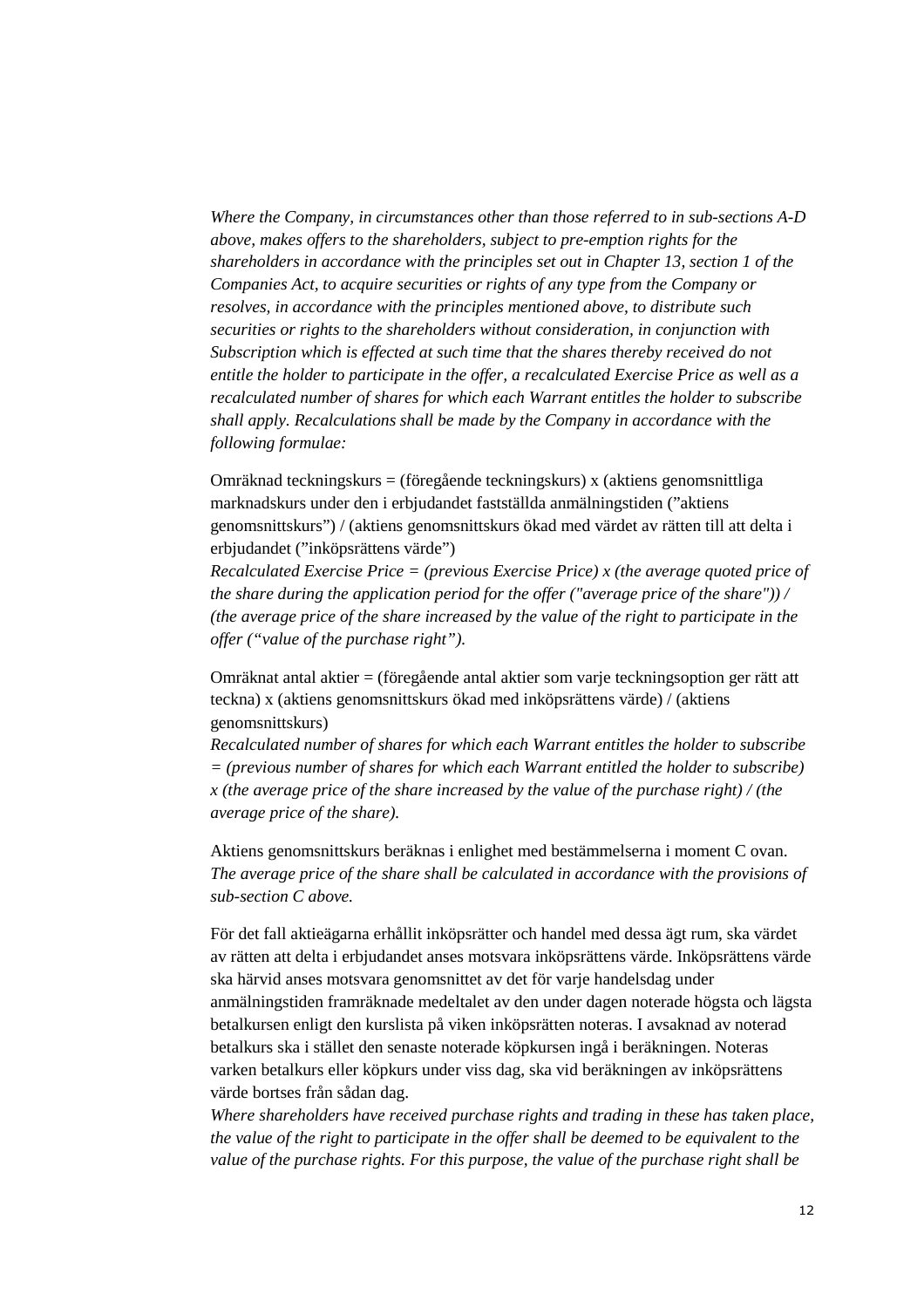*deemed to be equivalent to the average calculated mean value, for each trading day during the application period, of the highest and lowest quoted paid price during the day according to list on which the purchase rights are quoted. In the absence of a quoted paid price, the quoted bid price shall form the basis for the calculation. Days on which neither a paid price nor a bid price is quoted shall be excluded from the calculation.* 

För det fall aktieägarna inte erhållit inköpsrätter eller om sådan handel med inköpsrätter som avses i föregående stycke inte ägt rum, ska omräkning av teckningskurs ske med tillämpning så långt möjligt av de principer som anges ovan i detta moment E, varvid följande ska gälla. Om notering sker av de värdepapper eller rättigheter som erbjuds aktieägarna, ska värdet av rätten att delta i erbjudandet anses motsvara genomsnittet av det för varje handelsdag under 25 handelsdagar från och med första dagen för sådan notering framräknade medeltalet av den under dagen noterade högsta och lägsta betalkursen vid affärer i dessa värdepapper eller rättigheter på den marknadsplats vid vilken nämnda värdepapper eller rättigheter är noterade, i förekommande fall minskat med det vederlag som betalats för dessa i samband med erbjudandet. I avsaknad av noterad betalkurs ska i stället den senaste noterade köpkursen ingå i beräkningen. Noteras varken betalkurs eller köpkurs under viss dag, ska vid beräkningen av värdet av rätten att delta i erbjudandet bortses från sådan dag. Vid omräkning enligt detta stycke av teckningskursen och det antal aktier som varje teckningsoption ger rätt att teckna, ska nämnda period om 25 handelsdagar anses motsvara den i erbjudandet fastställda anmälningstiden enligt första stycket i detta moment E.

*If the shareholders do not receive purchase rights or where such trading in purchase rights as referred to in the preceding paragraph otherwise does not take place, the recalculation of the Exercise Price shall be made as far as possible by applying the principles set out above in this sub-section E and the following shall apply. Where listing of the securities or rights offered to the shareholders takes place, the value of the right to participate in the offer shall be deemed to be equivalent to the average calculated mean value, for each trading day during the period of 25 trading days calculated from the first day of listing, of the highest and lowest transaction prices quoted for trades in such securities or rights reduced, where appropriate, by the consideration paid for these in conjunction with the offer. In the absence of a quoted paid price, the quoted bid price shall form the basis for the calculation. Days on which neither a paid price nor a bid price is quoted shall be excluded from the calculation of the value of the right to participate in the offer. In the recalculation of the Exercise Price and the number of shares for which each Warrant entitles the holder to subscribe, the period of 25 trading days referred to above shall be deemed to be the application period determined for the offer pursuant to the first paragraph of this Section E.* 

Om notering inte sker av de värdepapper eller rättigheter som erbjuds aktieägarna, ska värdet av rätten att delta i erbjudandet så långt möjligt fastställas med ledning av den förändring i marknadsvärde avseende Bolagets aktier som kan bedömas ha uppkommit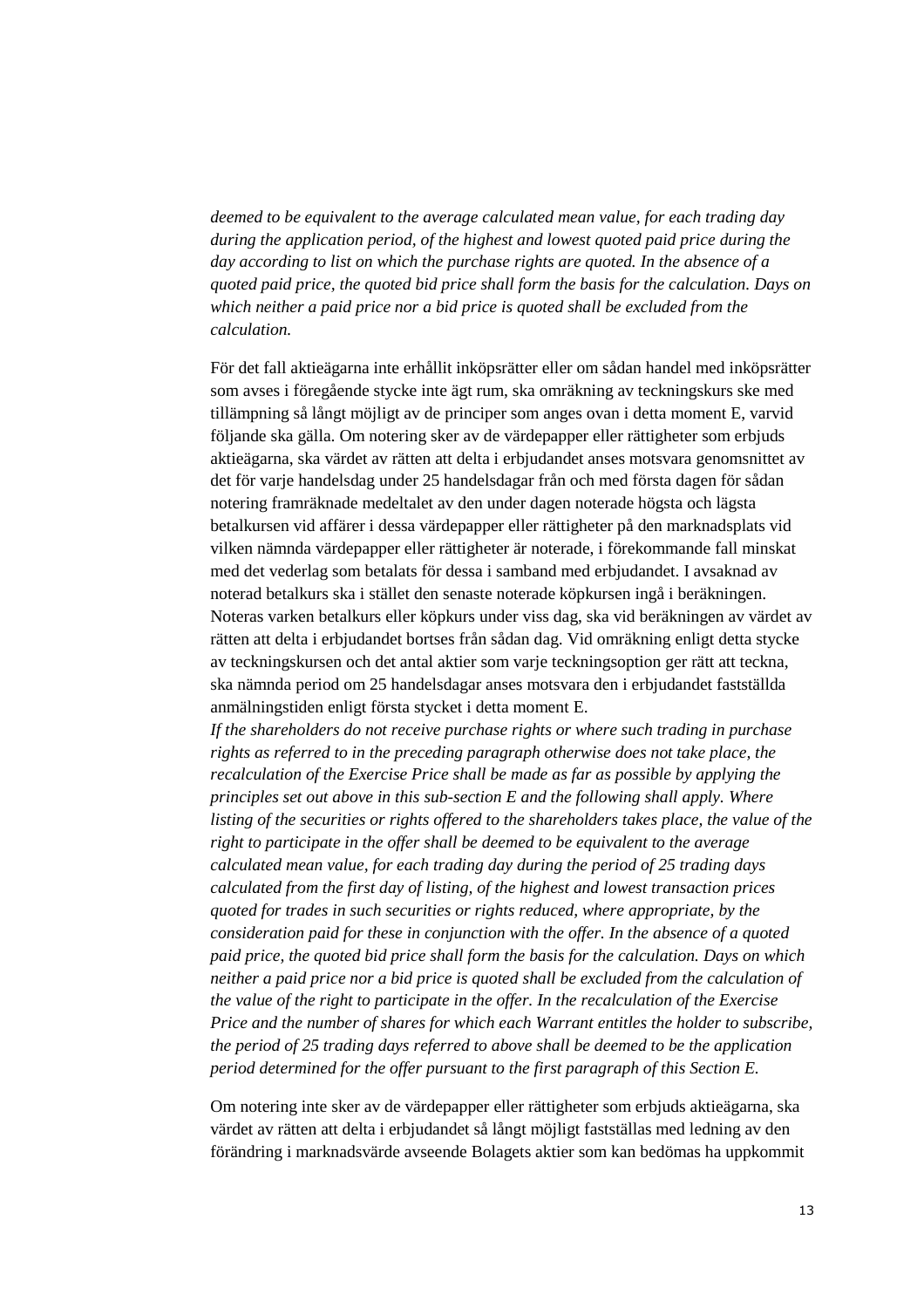till följd av erbjudandet.

*Where no listing of such securities or rights offered to the shareholders takes place, the value of the right to participate in the offer shall, to the greatest extent possible, be determined based on the change in the market value of the Company's shares which may be deemed to have occurred as a consequence of the offer.* 

Den enligt ovan omräknade teckningskursen och det antal aktier som varje teckningsoption ger rätt att teckna ska fastställas av Bolaget snarast efter det att värdet av rätten att delta i erbjudandet kunnat beräknas.

*The Exercise Price and the number of shares for which each Warrant entitles the holder to subscribe, recalculated in accordance with the above, shall be determined by the Company as soon as possible after it becomes possible to calculate the value of the right to participate in the offer.* 

Om Bolagets aktier vid tidpunkten för erbjudandet inte är föremål för marknadsnotering, ska en häremot svarande omräkning ske, dels av teckningskursen, dels av det antal aktier som varje teckningsoption ger rätt att teckna. Omräkningen, som ska utföras av Bolaget, ska ha som utgångspunkt att värdet på teckningsoptionerna ska lämnas oförändrat.

*If the Company's shares, at the time of the offer, are not subject to a Listing, a corresponding recalculation of the Exercise Price and the number of shares for which each Warrant entitles the holder to subscribe shall take place. The recalculation, which shall be made by the Company, shall be based on the assumption that the value of the Warrants shall remain unchanged.* 

Vid teckning som verkställs under tiden innan den omräknade teckningskursen och det omräknade antalet aktier som varje teckningsoption ger rätt att teckna har fastställts, ska bestämmelserna i moment C stycket 10 ovan äga motsvarande tillämpning *Upon Subscription effected during the period prior to the determination of the recalculated Exercise Price and the recalculated number of shares for which each Warrant entitles the holder to subscribe, the terms and conditions in sub-section C paragraph 10 shall apply.* 

**F Likabehandling av optionsinnehavare och aktieägare/***Equal treatment of Warrant Holders and shareholders*

> Vid nyemission av aktier mot kontant betalning med företrädesrätt för aktieägarna eller emission enligt 14 eller 15 kap aktiebolagslagen mot kontant betalning med företrädesrätt för aktieägarna, får Bolaget besluta att ge samtliga optionsinnehavare samma företrädesrätt som aktieägarna. Därvid ska varje optionsinnehavare, utan hinder av att aktieteckning inte har skett eller verkställts, anses vara ägare till det antal aktier som optionsinnehavaren skulle ha erhållit, om aktieteckning verkställts enligt den teckningskurs och det antal aktier som varje teckningsoption ger rätt att teckna som gällde vid tidpunkten för emissionsbeslutet.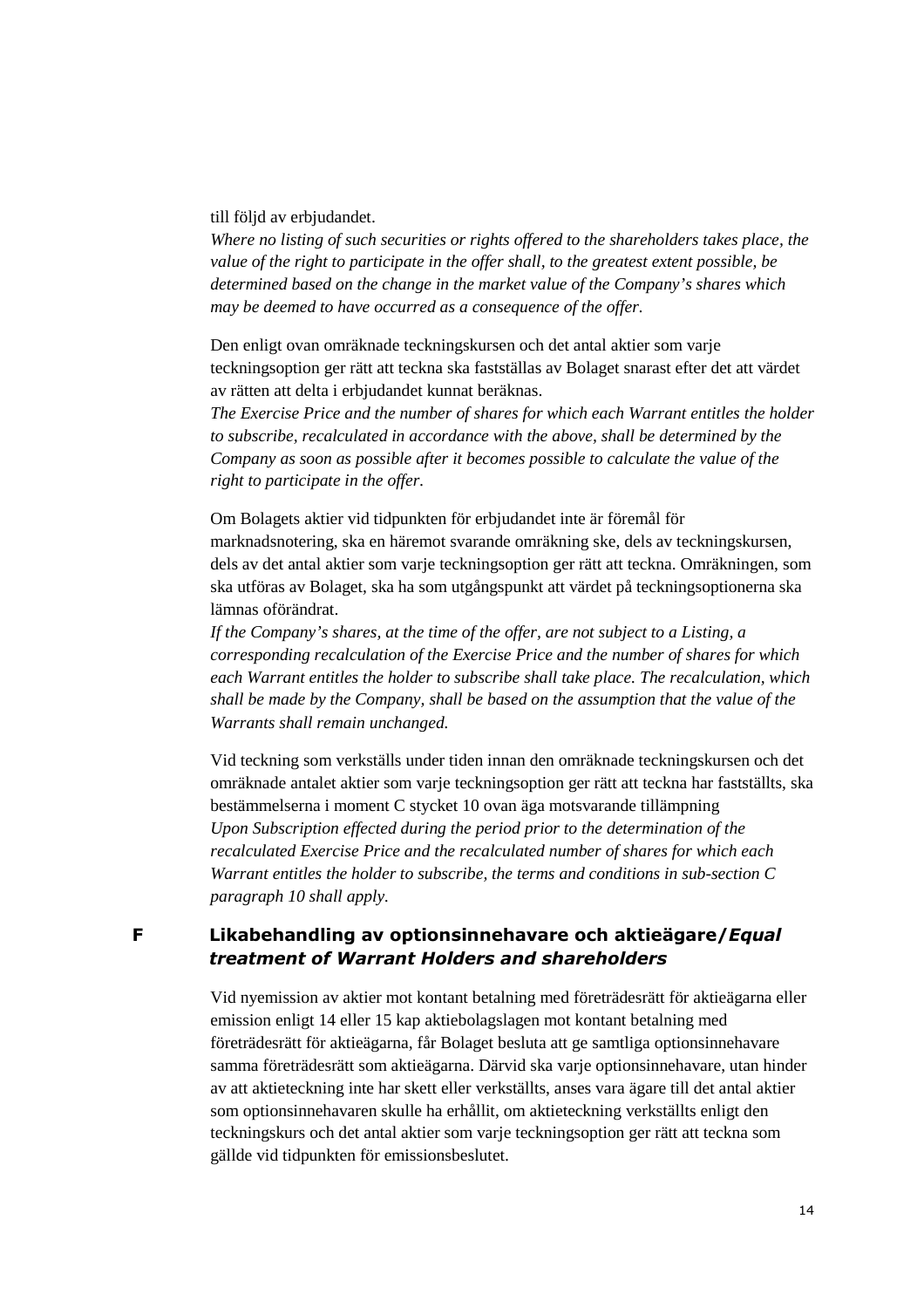*Where the Company issues new shares or makes an issue pursuant to Chapters 14 or 15 of the Companies Act, with pre-emption rights for shareholders to subscribe for equity related instruments in exchange for cash payment, the Company may grant all Warrant Holders the same pre-emption rights as the shareholders. In conjunction therewith, each Warrant Holder, irrespective of whether subscription for shares has been made, shall be deemed to be the owner of the number of shares which such Warrant Holder would have received, had Subscription on the basis of the Warrant been effected in respect of the Exercise Price, and the number of shares for which each Warrant entitles the holder to subscribe, in effect at the time of the resolution to issue the shares.* 

Om Bolaget beslutar att lämna ett sådant erbjudande som beskrivs i moment E ovan, ska vad som anges i föregående stycke tillämpas på motsvarande sätt, dock att det antal aktier som optionsinnehavaren ska anses vara ägare till i sådant fall ska fastställas på grundval av den teckningskurs och det antal aktier som varje teckningsoption ger rätt att teckna vid tidpunkten för beslutet att lämna erbjudandet.

*If the Company resolves to make an offer to the shareholders as described in subsection E above, what has been stated in the preceding paragraph shall apply mutatis mutandis. However, the number of shares of which each warrant holder shall be deemed to be the owner shall, in such circumstances, be determined on the basis of the Exercise Price, and the number of shares for which each Warrant entitles the holder to subscribe, in effect at the time of the resolution to make the offer.* 

Om Bolaget beslutar att ge optionsinnehavarna företrädesrätt i enlighet med vad som anges i detta moment F, ska ingen omräkning ske enligt moment C, D eller E ovan av teckningskursen eller det antal aktier som varje teckningsoption ger rätt att teckna. *If the Company resolves to grant the warrant holders pre-emption rights in accordance with the provisions set out in this sub-section F, no recalculation as set out in subsections C, D, or E above of the Exercise Price and the number of shares for which each Warrant entitles the holder to subscribe for shall be made.* 

#### **G Utdelning/***Dividend*

Om Bolaget beslutar att lämna utdelning (vare sig det är en vanlig eller extraordinär utdelning) till aktieägarna i form av pengar ska teckningskursen justeras i enlighet med beräkningen nedan.

*If the Company resolves to pay a cash dividend (ordinary or extraordinary) to shareholders, the Exercise Price shall be adjusted accordingly based on the calculation below.* 

Teckningskurs per aktie (i SEK) – sammanlagd utdelning per aktie (i SEK) från 20 maj 2016 = Justerad teckningskurs.

*Exercise Price per share (in SEK) – aggregated dividend per share (in SEK) from 20 May 2016 = Adjusted Exercise Price*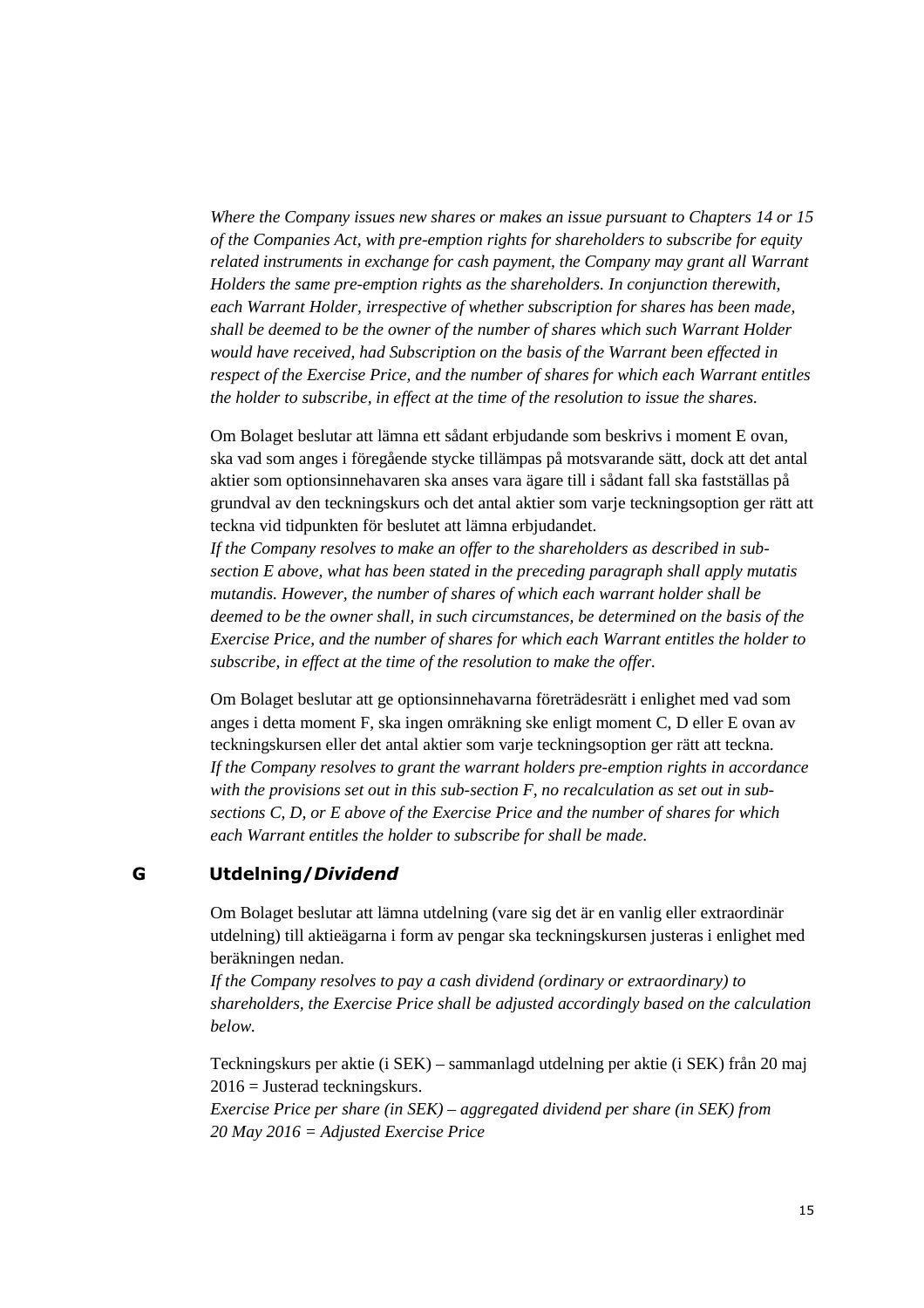Den sammanlagda utdelningen per aktie (i SEK) ska bestämmas utifrån de principer för omräkning av optioner som anges i dessa villkor. Om det till exempel sker en aktieuppdelning ska den sammanlagda utdelningen per aktie (i SEK) före aktieuppdelningen omräknas i samma ordning som aktierna.

*The aggregated dividend per share (in SEK) shall be determined based on the principles of recalculation of options set out in these terms and conditions. For example, if a share split is being carried out the aggregated dividend per share (in SEK) prior to the share split shall be recalculated in the same order as for the shares.*

#### **H Minskning av aktiekapitalet/***Reduction of share capital*

Om Bolagets aktiekapital skulle minskas med återbetalning till aktieägarna och sådan minskning är obligatorisk ska tillämpas en omräknad teckningskurs liksom ett omräknat antal aktier som varje teckningsoption ger rätt att teckna.

*If the Company's share capital is reduced though a repayment to the shareholders, and such reduction is compulsory, a recalculated Exercise Price and a recalculated number of shares for which each Warrant entitles the holder to subscribe, shall be applied.* 

Omräkningen genomförs av Bolaget enligt följande: *The recalculations shall be made by the Company in accordance with the following formulae:* 

Omräknad teckningskurs = (föregående teckningskurs) x (aktiens genomsnittliga marknadskurs under en period om 25 handelsdagar räknat från och med den dag då aktien noteras utan rätt till återbetalning ("aktiens genomsnittskurs")) /(aktiens genomsnittskurs ökad med det belopp som återbetalas per aktie) *Recalculated Exercise Price = (previous Exercise Price) x (the average quoted price of the share during a period of 25 trading days calculated from the day on which the share is listed without any right to participate in the distribution (the "average price of the* 

Omräknat antal aktier = (föregående antal aktier som varje teckningsoption ger rätt att teckna) x (aktiens genomsnittskurs ökad med det belopp som återbetalas per aktie) / (aktiens genomsnittskurs)

*share")) /(the average price of the share increased by the amount repaid per share) .* 

*Recalculated number of shares for which each Warrant entitles the holder to subscribe = (previous number of shares for which each Warrant entitled the holder to subscribe) x (the average price of the share increased by the amount repaid per share) / (the average price of the share).* 

Aktiens genomsnittskurs beräknas i enlighet med bestämmelserna i moment C ovan. *The average price of the share is calculated in accordance with the provisions set out in sub-section C above.* 

Vid omräkning enligt ovan och där minskningen sker genom inlösen av aktier, ska istället för det faktiska belopp som återbetalas per aktie användas ett beräknat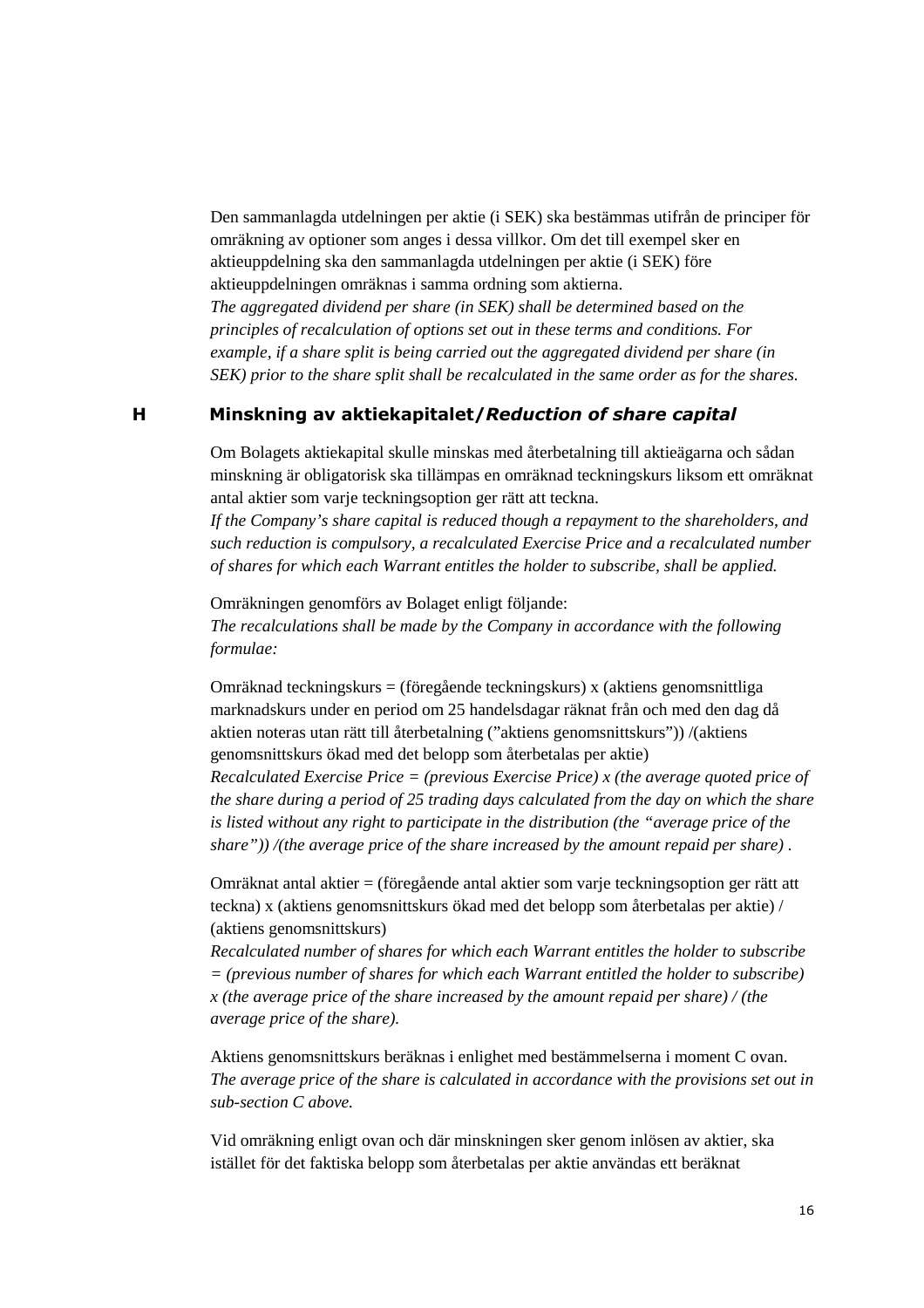återbetalningsbelopp enligt följande:

*In carrying out the recalculations according to the above and where the reduction is made through redemption of shares, instead of using the actual amount which is repaid for each share, an amount calculated as follows shall be applied:* 

Beräknat återbetalningsbelopp per aktie = (det faktiska belopp som återbetalas per inlöst aktie minskat med aktiens genomsnittliga marknadskurs under en period om 25 handelsdagar närmast före den dag då aktien noteras utan rätt till att delta i minskningen ("aktiens genomsnittskurs"))/ (det antal aktier i Bolagets som ligger till grund för inlösen av en aktie minskat med talet 1)

*Calculated amount to be repaid for each share = (the actual amount repaid for each redeemed share reduced by the average market price of the share during a period of 25 trading days immediately prior to the day on which the share is listed without any right to participate in the reduction (the "average price of the share")) / (the number of shares of the Company which carry an entitlement to the redemption of one share, reduced by 1).* 

Aktiens genomsnittskurs beräknas i enlighet med bestämmelserna i moment C ovan. *The average exchange price is calculated in accordance with the provisions set out in sub-section C above.* 

Den enligt ovan omräknade teckningskursen och det omräknade antalet aktier som varje teckningsoption ger rätt att teckna ska fastställas av Bolaget två bankdagar efter utgången av den angivna perioden om 25 handelsdagar och ska tillämpas vid aktieteckning som verkställs därefter.

*The Exercise Price and number of shares for which each Warrant entitles the holder to subscribe, recalculated as set out above, shall be determined by the Company two Business Days after the expiry of the above-mentioned period of 25 trading days, and shall apply to each Subscription effected thereafter.* 

Vid teckning som verkställs under tiden innan den omräknade teckningskursen och det omräknade antalet aktier som varje teckningsoption ger rätt att teckna har fastställts, ska bestämmelserna i moment C stycket 10 ovan äga motsvarande tillämpning *During the period prior to the determination of the recalculated Exercise Price and the recalculated number of shares for which each Warrant entitles the holder to subscribe, Subscription shall only be effected on a preliminary basis. Definitive registration in Securities Accounts shall be made following determination of the recalculated Exercise Price and the recalculated number of shares for which each Warrant entitles the holder to subscribe.* 

Om Bolagets aktiekapital skulle minskas genom inlösen av aktier med återbetalning till aktieägarna och sådan minskning inte är obligatorisk, men där, enligt Bolagets bedömning, minskningen med hänsyn till dess tekniska utformning och ekonomiska effekter är att jämställa med minskning som är obligatorisk, ska omräkning av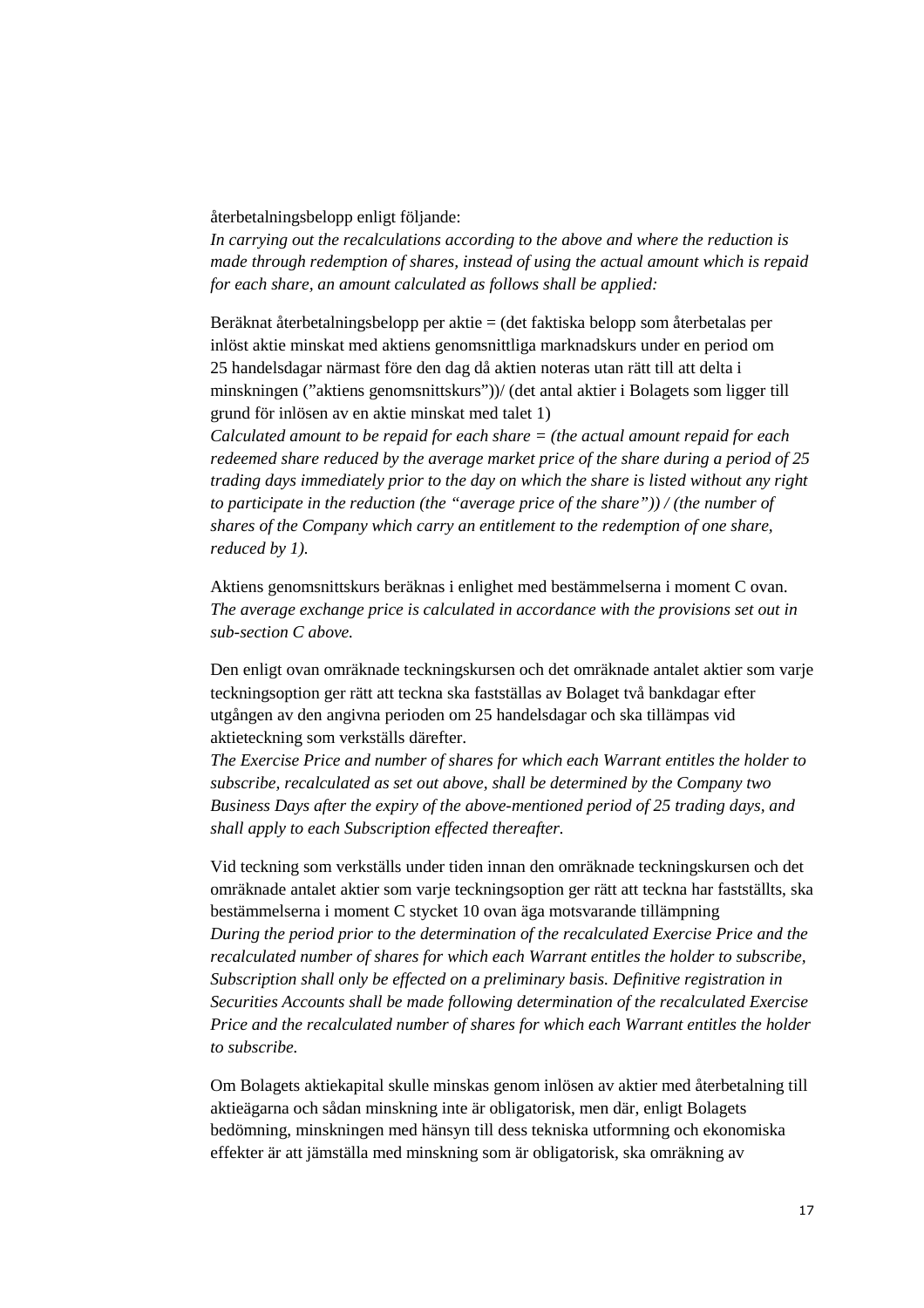teckningskursen och det antal aktier som varje teckningsoption ger rätt att teckna ske med tillämpning så långt möjligt av de principer som anges i detta moment H. *If the Company's share capital is reduced through redemption of shares with repayment to the shareholders, where such reduction is not compulsory, but where, in the opinion of the Company, the reduction, due to its technical structure and its financial effects, is equivalent to a compulsory reduction, the recalculation of the Exercise Price and the number of shares for which each Warrant entitles the holder to subscribe shall be made, to the greatest extent possible, in accordance with the principles stated above in this sub-section H.* 

Om Bolagets aktier vid tidpunkten för minskningen inte är föremål för marknadsnotering, ska en häremot svarande omräkning av teckningskursen ske. Omräkningen, som ska utföras av Bolaget, ska ha som utgångspunkt att värdet på teckningsoptionerna ska lämnas oförändrat.

*If the Company's shares, at the time of the reduction of the share capital, are not subject to a Listing, a corresponding recalculation of the Exercise Price and the number of shares for which each Warrant entitles the holder to subscribe shall take place. The recalculation, which shall be made by the Company, shall be based on the assumption that the value of the Warrants shall remain unchanged.* 

### **I Omräkning ska leda till skäligt resultat/***Recalculation shall give a reasonable result*

För det fall Bolaget genomför åtgärd som avses i moment A-E, G eller H ovan och skulle, enligt Bolagets bedömning, tillämpning av härför avsedd omräkningsformel, med hänsyn till åtgärdens tekniska utformning eller av annat skäl, inte kunna ske eller leda till att den ekonomiska kompensation som optionsinnehavarna erhåller i förhållande till aktieägarna inte är skälig, ska Bolaget genomföra omräkningen av teckningskursen och det antal aktier som varje teckningsoption ger rätt att teckna på sätt Bolaget finner ändamålsenligt i syfte att omräkningen leder till ett skäligt resultat. *Should the Company take actions such as those stated in sub-sections A-E, G or H above and if, in the Company's opinion, application of the recalculation formula established for such action, taking into account the technical framework of such action or for other reasons, could not be made or would result in the Warrant Holders receiving, in relation to the shareholders, economic compensation that is not reasonable, the Company shall, subject to prior written approval by the board of directors of the Company, make the recalculation of the Exercise Price, and the number of shares for which each Warrant entitles the holder to subscribe, in such a manner as the Company determines is appropriate to ensure that the recalculation gives a reasonable result.*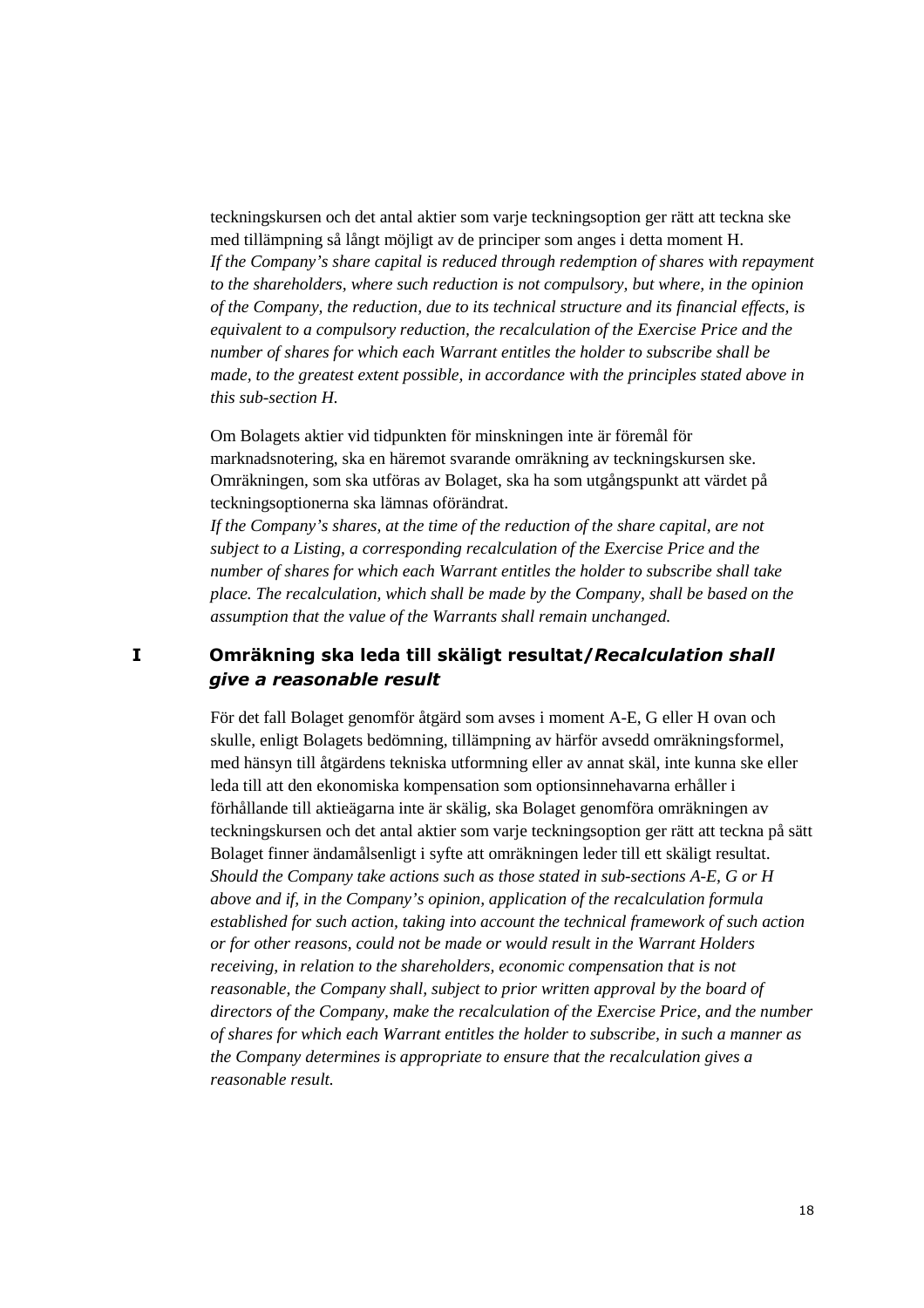#### **J Avrundning/***Rounding off*

Vid omräkning av teckningskursen enligt ovan ska denna avrundas till helt tiotal öre, varvid fem öre ska avrundas nedåt och antalet aktier avrundas till två decimaler. *On recalculation of the Exercise Price in accordance with the above, the Exercise Price shall be rounded off to the nearest SEK 0.10, for which purposes SEK 0.05 shall be rounded downwards and the number of shares shall be rounded off to two decimal places.* 

### **K Fusion enligt 23 kap 15 § aktiebolagslagen/***Mergers according to Chapter 23, section 15 of the Companies Act*

Om bolagsstämman skulle godkänna en fusionsplan enligt 23 kap 15 § aktiebolagslagen, varigenom Bolaget ska uppgå i annat bolag, får anmälan om teckning därefter ej ske.

*In the event the general meeting approves a merger plan in accordance with Chapter 23, section 15 of the Companies Act, pursuant to which the Company is to be merged into another company, applications for Subscription may not thereafter be made.* 

Senast en månad innan Bolaget tar slutlig ställning till fråga om fusion enligt ovan, ska optionsinnehavare genom meddelande enligt punkten 11 nedan underrättas om fusionsavsikten. Underrättelsen ska innehålla en redogörelse över det huvudsakliga innehållet i fusionsplanen samt en erinran om att teckning inte får ske efter att beslut om fusion fattats av bolagsstämman.

*Not later than one month prior to a final determination by the Company in respect of a merger as set forth above, notice shall be given to Warrant Holders in accordance with section 11 below in respect of the proposed merger. Such notice shall include the main aspects of the proposed merger plan and a reminder that applications for Subscription may not be made following a final decision regarding the merger in accordance with the provisions set forth in the preceding paragraph.* 

Om Bolaget lämnar underrättelse om fusion enligt ovan, ska optionsinnehavare – oavsett vad som i punkten 4 ovan sägs om tidigaste tidpunkt för anmälan om teckning – äga rätt att göra anmälan om teckning från den dag då underrättelsen om fusionsavsikten lämnats, förutsatt att teckning kan verkställas senast på femte vardagen före den bolagsstämma, vid vilken fusionsplanen, varigenom Bolaget ska uppgå i annat bolag ska godkännas.

*In the event the Company gives notice regarding a proposed merger in accordance with the above, each Warrant Holder, irrespective of that which is set forth in section 4 above regarding the earliest time at which applications for Subscription may be made, shall be entitled to apply for Subscription commencing on the date on which notice is given regarding the proposed merger, provided that it is possible to effect Subscription not later than the fifth weekday prior to the general meeting at which the merger plan,*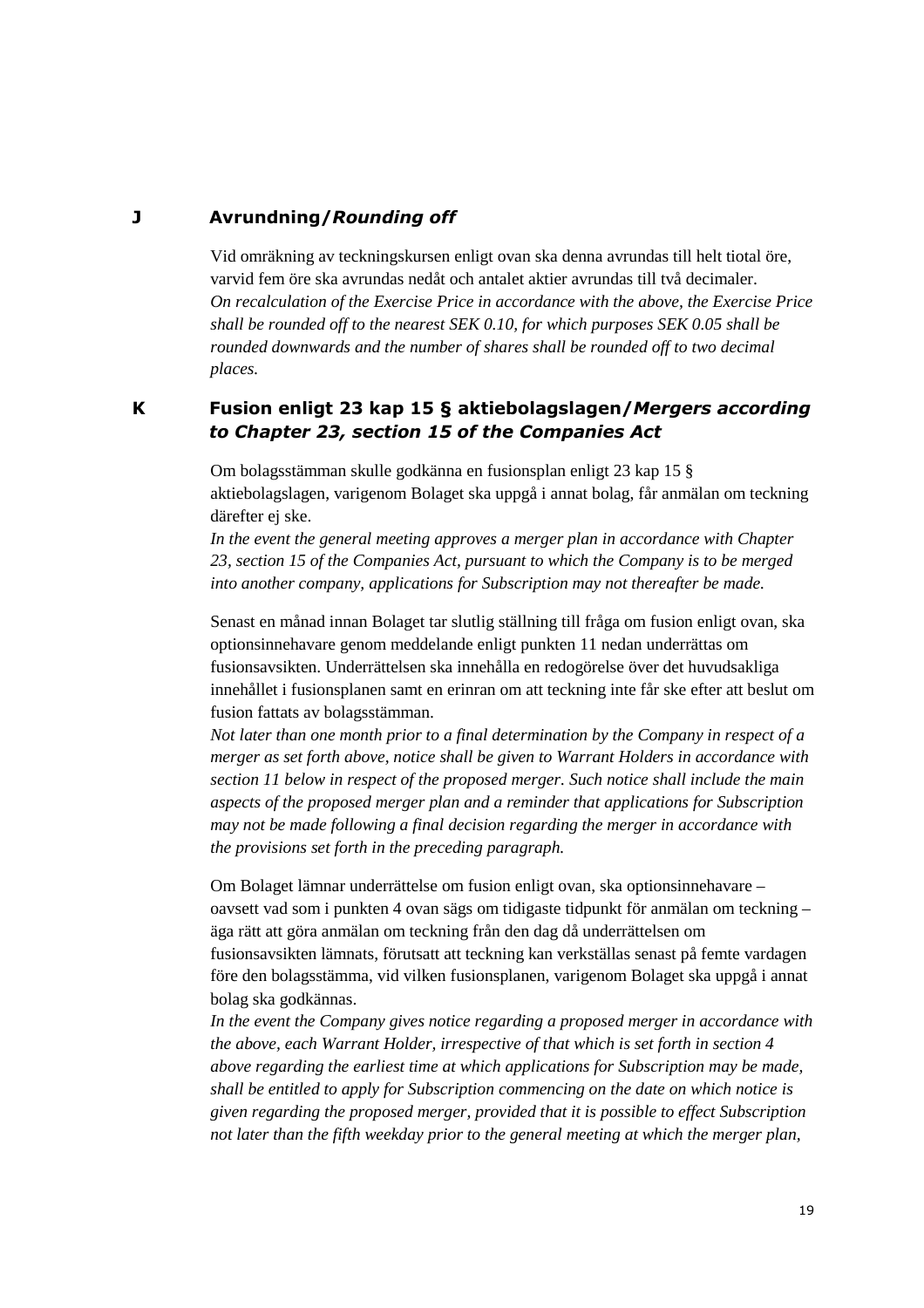*pursuant to which the Company is to be merged into another company, is to be approved.* 

### **L Fusion enligt 23 kap 28 § aktiebolagslagen/***Mergers according to Chapter 23, Section 28 of the Companies Act*

Om Bolagets styrelse upprättar styrelse en fusionsplan enligt 23 kap 28 § aktiebolagslagen, eller annan motsvarande associationsrättslig lagstiftning, ska följande gälla.

*If the Company draws up a merger plan in accordance with Chapter 23, Section 28 of the Companies Act, the following shall apply.* 

Äger ett moderbolag samtliga aktier i Bolaget, och offentliggör Bolagets styrelse sin avsikt att upprätta en fusionsplan enligt 23 kap 28 § aktiebolagslagen, ska Bolaget, för det fall att sista dag för anmälan om teckning enligt punkten 4 ovan infaller efter sådant offentliggörande, fastställa en ny sista dag för anmälan om teckning ("slutdagen"). Slutdagen ska infalla inom 60 dagar från offentliggörandet.

*If the parent company holds all Shares in the Company and the board of directors of the Company announces its intention to draw up a merger plan according the provisions of Chapter 23, Section 28 of the Companies Act, then the Company if the last date for Subscription according to section 4 above occurs after such announcement, shall determine a new last date for notification of Subscription (the final date). The final date shall occur within 60 days from the announcement.* 

Äger en aktieägare (majoritetsaktieägaren) ensam eller tillsammans med dotterföretag aktier representerande så stor andel av samtliga aktier i Bolaget att majoritetsaktieägaren, enligt vid var tid gällande lagstiftning, har rätt att påkalla tvångsinlösen av återstående aktier och offentliggör majoritetsägaren sin avsikt att påkalla tvångsinlösen av återstående aktier, ska vad som i föregående stycke sägs om slutdagen äga motsvarande tillämpning.

*If a shareholder (the majority shareholder) alone, or jointly with subsidiaries, holds a sufficient portion of all Shares in the Company entitling the majority shareholder the right to initiate compulsory acquisition according to applicable laws of the remaining Shares in the Company and if the majority shareholder announces its intention to initiate compulsory acquisition, the preceding sub-paragraph shall apply.* 

Om offentliggörandet skett i enlighet med vad som anges ovan i detta moment L, ska – oavsett vad som i punkten 4 ovan sägs om tidigaste tidpunkt för anmälan om teckning – optionsinnehavare äga rätt att göra sådan anmälan fram till slutdagen. Bolaget ska senast fyra veckor före slutdagen genom meddelande enligt punkten 11 nedan erinra optionsinnehavarna om denna rätt samt att anmälan om teckning ej får ske efter slutdagen.

*In the event the announcement has been made in accordance with what is stated in this sub-section L, shall - irrespective of what is stated in section 3 above regarding the*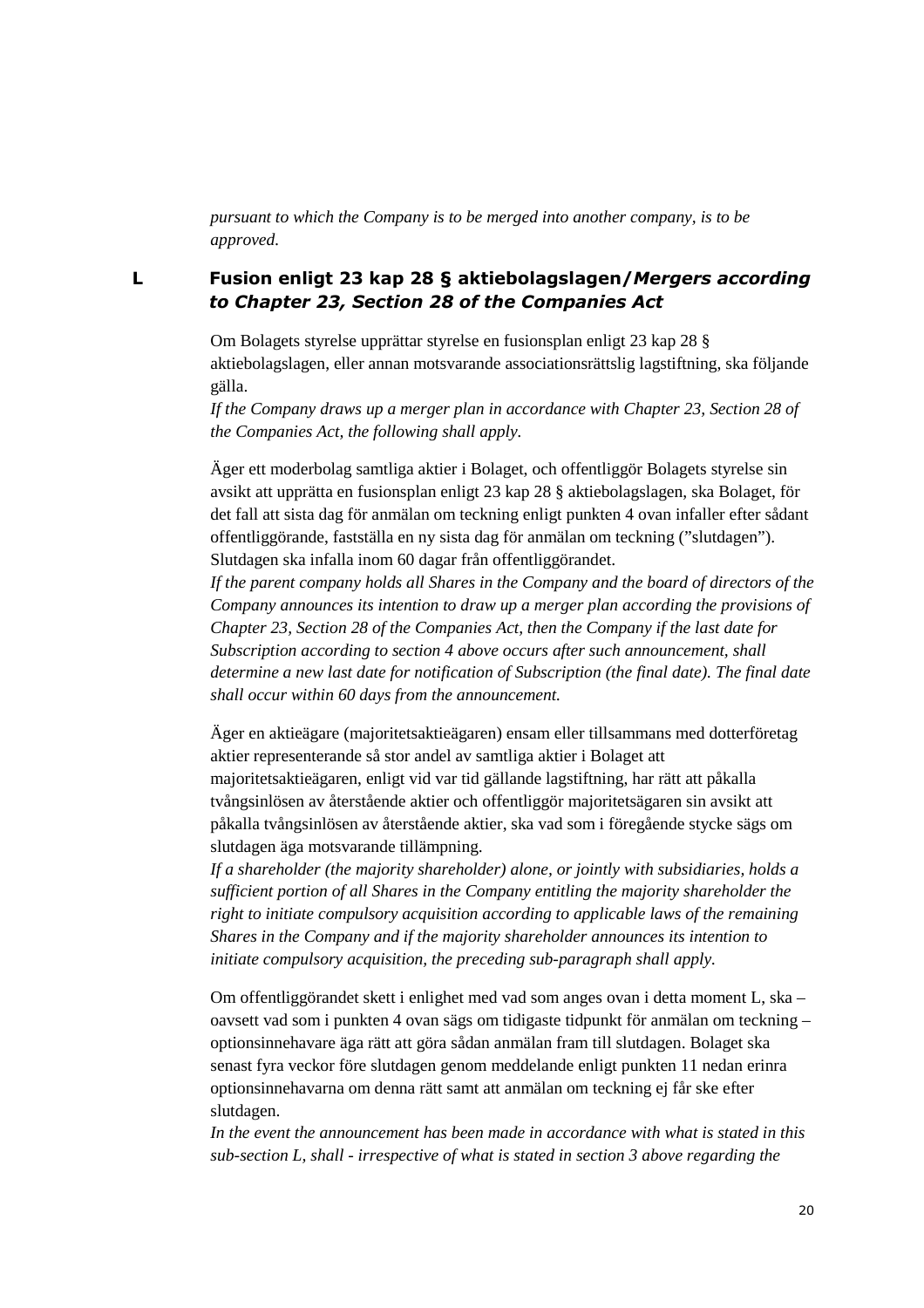*earliest date for notification of Subscription – the Warrant Holder be entitled to make such notification up to the final date. The Company shall not later than four weeks prior to the final date by notification according to section 11 below remind the Warrant Holder of such right and that notification of Subscription is not permitted after the final date.* 

#### **M Delning/***Division*

Om bolagsstämman skulle godkänna en delningsplan enligt 24 kap 17 § aktiebolagslagen, varigenom Bolaget ska delas genom att en del av Bolagets tillgångar och skulder övertas av ett eller flera andra aktiebolag mot vederlag till aktieägarna i Bolaget, tillämpas en omräknad teckningskurs liksom ett omräknat antal aktier som varje teckningsoption ger rätt att teckna, enligt principerna för utdelning i punkt G ovan. Omräkningen ska baseras på den del av Bolagets tillgångar och skulder som övertas av övertagande bolag.

*Where the general meeting adopts a resolution to approve a division plan pursuant to Chapter 24, section 17 of the Companies Act, pursuant to which a proportion of the assets and liabilities of the Company are taken over by two or more other companies, a recalculated Exercise Price and a recalculated number of shares for which each Warrant entitles the Warrant Holder to subscribe shall be calculated. The provisions of sub-section G regarding Dividend shall then apply mutatis mutandis. The recalculation shall be based on the proportion of the assets and liabilities of the Company that are taken over by the transferee company or companies.*

Om samtliga Bolagets tillgångar och skulder övertas av ett eller flera andra aktiebolag mot vederlag till aktieägarna i Bolaget ska bestämmelserna om likvidation enligt punkt M nedan äga motsvarande tillämpning, innebärande bl.a. att rätten att begära teckning upphör samtidigt med registrering enligt 24 kap 27 § aktiebolagslagen och att underrättelse till optionsinnehavare ska ske senast fyra veckor innan delningsplanen underställs bolagsstämman.

*Where all assets and liabilities of the companies are taken over by two or more other companies, on paying consideration to the shareholders of the Company, the provisions of sub-section M below regarding liquidation shall apply mutatis mutandis. Inter alia, this means that the right to demand Subscription shall terminate simultaneously with the registration in accordance with Chapter 24, section 27 of the Companies Act and that the Warrant Holder shall be notified no later than four weeks before the division plan shall be submitted for approval to the general meeting.* 

### **N Likvidation/***Liquidation*

Om det beslutas att Bolaget ska träda i likvidation får teckning, oavsett grunden för likvidation, därefter inte ske. Rätten att begära teckning upphör samtidigt med likvidationsbeslutet oavsett om detta beslut har vunnit laga kraft. *If it is resolved that the Company be put into liquidation, for whatever reason,*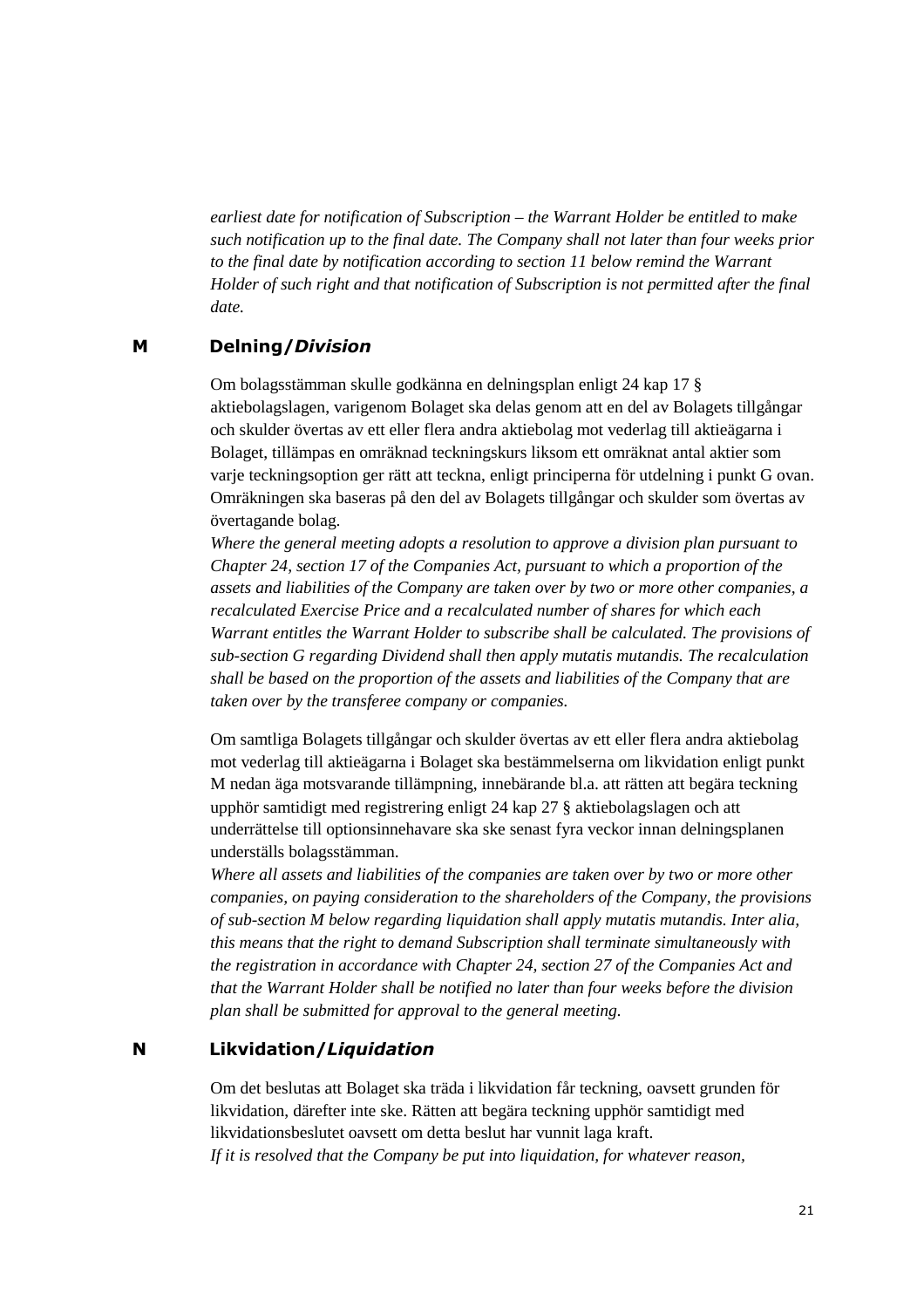*Subscription may not take place thereafter. The right to demand Subscription shall terminate simultaneously with the adoption of the resolution to put the Company in liquidation, irrespective of whether such resolution has become final.* 

Senast fyra veckor innan bolagsstämma tar ställning till fråga om Bolaget ska träda i likvidation enligt 25 kap aktiebolagslagen ska optionsinnehavarna genom meddelande enligt punkt 11 nedan underrättas om den planerade likvidationen. Underrättelsen ska innehålla en erinran om att teckning inte får ske efter beslut om likvidation. *Not later than four weeks prior to the adoption of a resolution by a general meeting in respect of whether or not the Company should be put into liquidation in accordance with Chapter 25 of the Companies Act, the Warrant Holders shall be notified with respect to the planned liquidation in accordance with section 10 below. The notice shall state that subscription may not take place following the adoption of the resolution in respect of liquidation.* 

Om Bolaget lämnar underrättelse om avsedd likvidation enligt ovan, ska optionsinnehavare - oavsett vad som i punkt 4 ovan sägs om tidigaste tidpunkt för teckning - äga rätt att påkalla teckning från den dag då underrättelsen lämnats, förutsatt att teckning kan verkställas före tidpunkten för den bolagsstämma vid vilken frågan om Bolagets likvidation ska behandlas.

*If the Company gives notice of a planned liquidation pursuant to the above, the Warrant Holders shall, notwithstanding the provisions of section 4 in respect of the earliest date for application for Subscription, be entitled to apply for Subscription commencing on the day on which the notice is given, provided that Subscription may be effected not later than prior to the general meeting at which the resolution regarding the liquidation of the Company shall be addressed.* 

Oavsett vad som ovan sagts om att teckning inte får ske efter beslut om likvidation, återinträder rätten att begära teckning om likvidationen inte genomförs. *Notwithstanding the provisions above pursuant to which Subscription may not take place after the adoption of a resolution regarding liquidation, the right to subscribe shall be reinstated in the event the liquidation is not carried out.* 

#### **O Konkurs/***Insolvent liquidation*

Vid Bolagets konkurs får teckning med utnyttjande av teckningsoption inte ske. Om konkursbeslutet hävs av högre rätt, återinträder rätten till teckning.

*If the Company is put into insolvent liquidation, Subscription may not take place through the exercise of Warrants. Where, however, the decision to put the Company into insolvent liquidation is set aside by a higher court, subscription rights shall be reinstated.*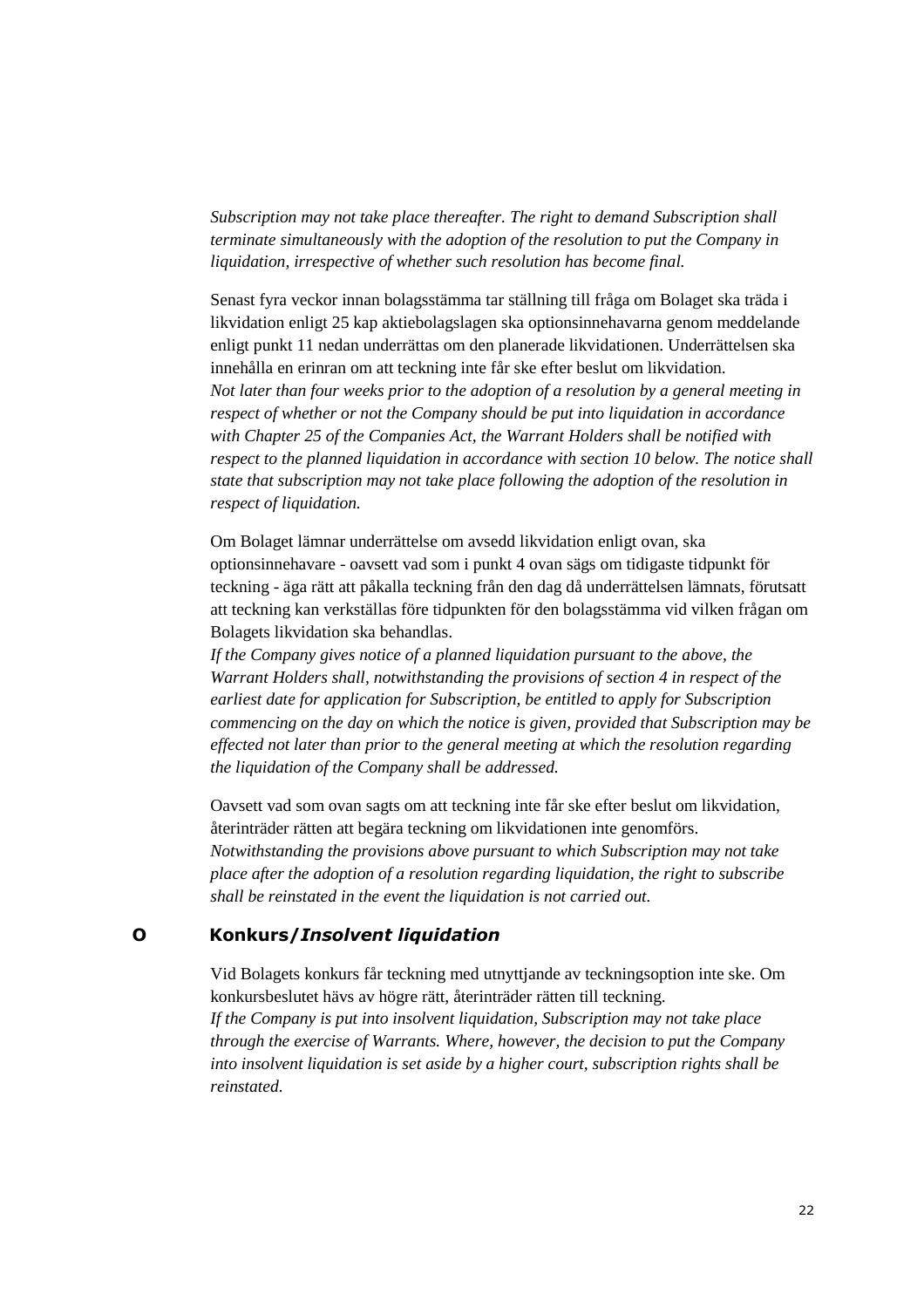### **P Kontrollägarskifte/***Change of Control*

Om en aktieägare, som ett resultat av ett offentligt erbjudande i enlighet lagen (2006:451) om offentliga uppköpserbjudanden på aktiemarknaden, eller annan typ av transaktion, direkt eller indirekt, uppnår ett ägarinnehav i Bolaget som överstiger 50 procent ("Kontrollägarskifte"), ska optionsinnehavare – oavsett vad som i punkten 4 ovan sägs om tidigaste tidpunkt för anmälan om teckning – äga rätt att göra anmälan om teckning från den dag då aktieägaren offentliggör Kontrollägarskiftet. *In the event a shareholder, as a result of a public takeover according to the Act (2006:451) on public takeover on the stock market, or any other type of transaction, directly or indirectly, holds more than 50 percent in the Company ("Change of Control Event") , each Warrant Holder, irrespective of that which is set forth in section 4 above regarding the earliest time at which applications for Subscription may be made, shall be entitled to apply for Subscription commencing on the date on which disclosure is made by the shareholder regarding the Change of Control Event.* 

## **9 Särskilt åtagande av Bolaget/***Special undertaking by the Company*

Bolaget förbinder sig att inte vidta någon i punkten 8 ovan angivne åtgärd som skulle medföra en omräkning av teckningskursen till belopp som understiger akties vid var tid gällande kvotvärde.

*The Company undertakes not to take any measures set forth in section 8 above that would result in an adjustment of the Exercise Price to an amount less than the from time to time prevailing quota value of the Share.* 

## **10 Förvaltare/***Nominees*

Enligt 3 kap 7 § lagen (1988:1479) om kontoföring av finansiella instrument kan juridiska personer erhålla medgivande till att registreras som förvaltare. Sådan förvaltare ska betraktas som optionsinnehavare vid tillämpning av dessa villkor. *According to Chapter 3 section 7 of the Financial Instruments Accounts Act (SFS 1998:1479), a legal entity shall be entitled to be registered as nominee. Such a nominee shall be regarded as a Warrant Holder for the purposes of the application of these terms and conditions.* 

### **11 Meddelanden/***Notices*

Meddelanden rörande teckningsoptionerna ska tillställas varje optionsinnehavare och andra rättighetsinnehavare som är antecknad på avstämningskonto. *Notices relating to these Terms and Conditions shall be provided to each Warrant Holder and any other rights holders registered in Securities Accounts.*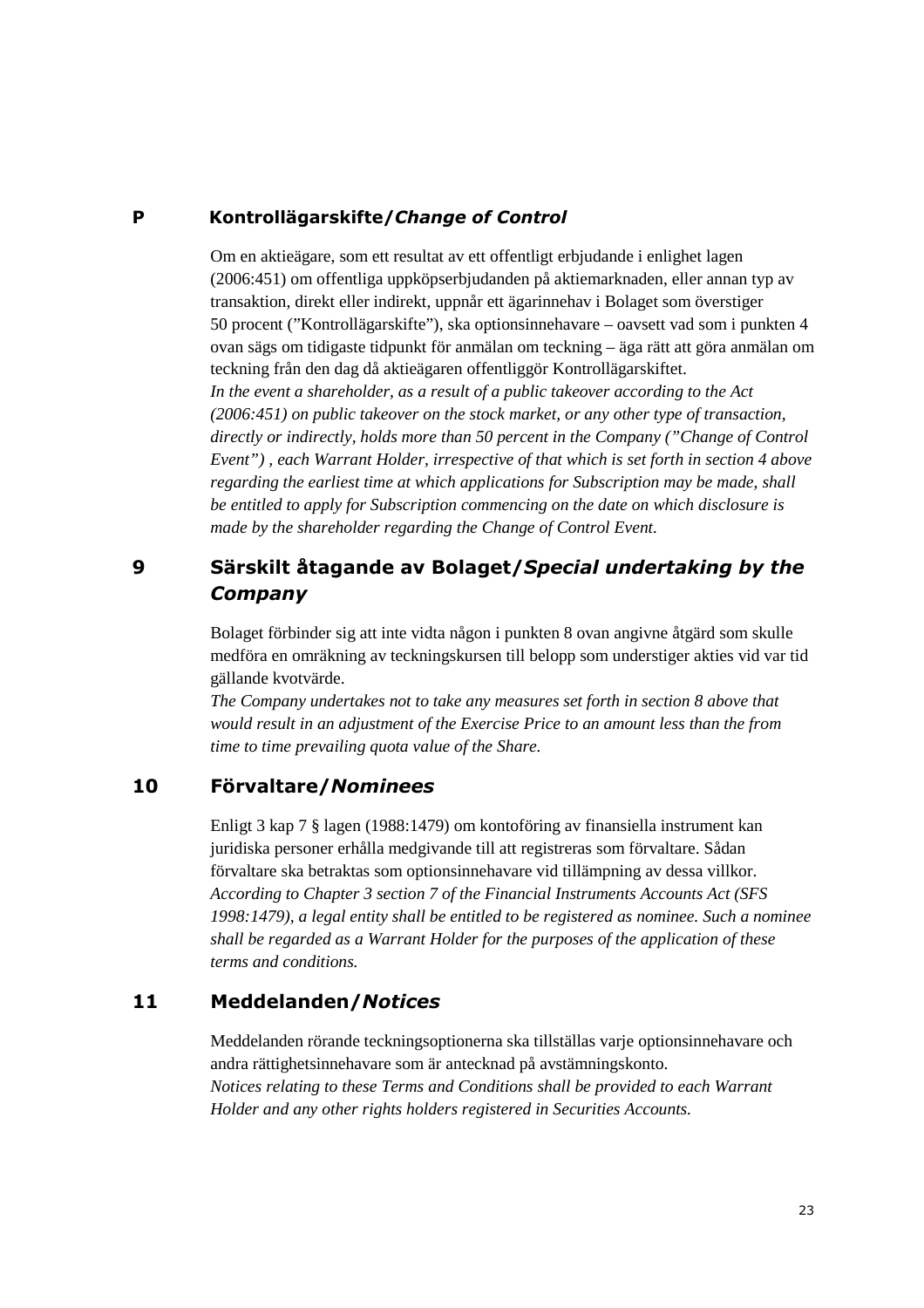## **12 Rätt att företräda optionsinnehavare/***Right to represent Warrant Holders*

Utan att särskilt uppdrag från optionsinnehavarna föreligger, är Banken behörig att företräda optionsinnehavarna i frågor av formell natur som rör villkoren för teckningsoptionerna.

*The Bank shall be entitled to represent Warrant Holders in matters of a formal nature concerning the Warrants without special authorisation from the Warrant Holders.* 

## **13 Ändring av villkor/***Amendments to terms and conditions*

Bolaget har rätt att besluta om ändring av dessa optionsvillkor i den mån lagstiftning, domstolsavgörande eller myndighetsbeslut så kräver eller om det i övrigt av praktiska skäl är ändamålsenligt eller nödvändigt och optionsinnehavarnas rättigheter inte i något avseende försämras.

*The Company shall be entitled to amend the terms and conditions of the Warrants to the extent required by legislation, decisions of courts of law or decisions of governmental authorities or where otherwise, in the Company's opinion, such is necessary or expedient for practical reasons and provided that the rights of the Warrant Holders are in no way prejudiced.* 

### **14 Sekretess/***Confidentiality*

Bolaget och Euroclear får inte utan tillstånd lämna uppgift till utomstående om optionsinnehavare. Bolaget har rätt till insyn i Euroclears avstämningsregister över teckningsoptionerna, vari framgår vem som är registrerad för teckningsoption. *The Company and Euroclear may not, without authorisation, disclose information regarding the Warrant Holders to any third party. The Company shall have access to information contained in the register of warrants held by Euroclear which sets out the persons registered as holders of Warrants.* 

## **15 Begränsning av ansvar/***Limitation of liability*

I fråga om de åtgärder som enligt dessa optionsvillkor ankommer på Bolaget, Euroclear eller Banken gäller med beaktande av bestämmelserna i lagen (1998:1479) om kontoföring av finansiella instrument att ansvarighet inte kan göras gällande för skada, som beror av svensk eller utländsk lag, svensk eller utländsk myndighetsåtgärd, krigshändelse, strejk, blockad, bojkott, lockout eller annan liknande omständighet. Förbehållet i fråga om strejk, blockad, bojkott och lockout gäller även om Bolaget, Euroclear eller Banken vidtar eller är föremål för sådan konfliktåtgärd. *In respect of measures which it is incumbent on the Company, Euroclear or the Bank to take in accordance with the terms and conditions of the Warrants, taking into consideration the provisions of the Financial Instruments Accounts Act (SFS 1998:1479), neither the Company, Euroclear nor the Bank shall be liable for loss which*